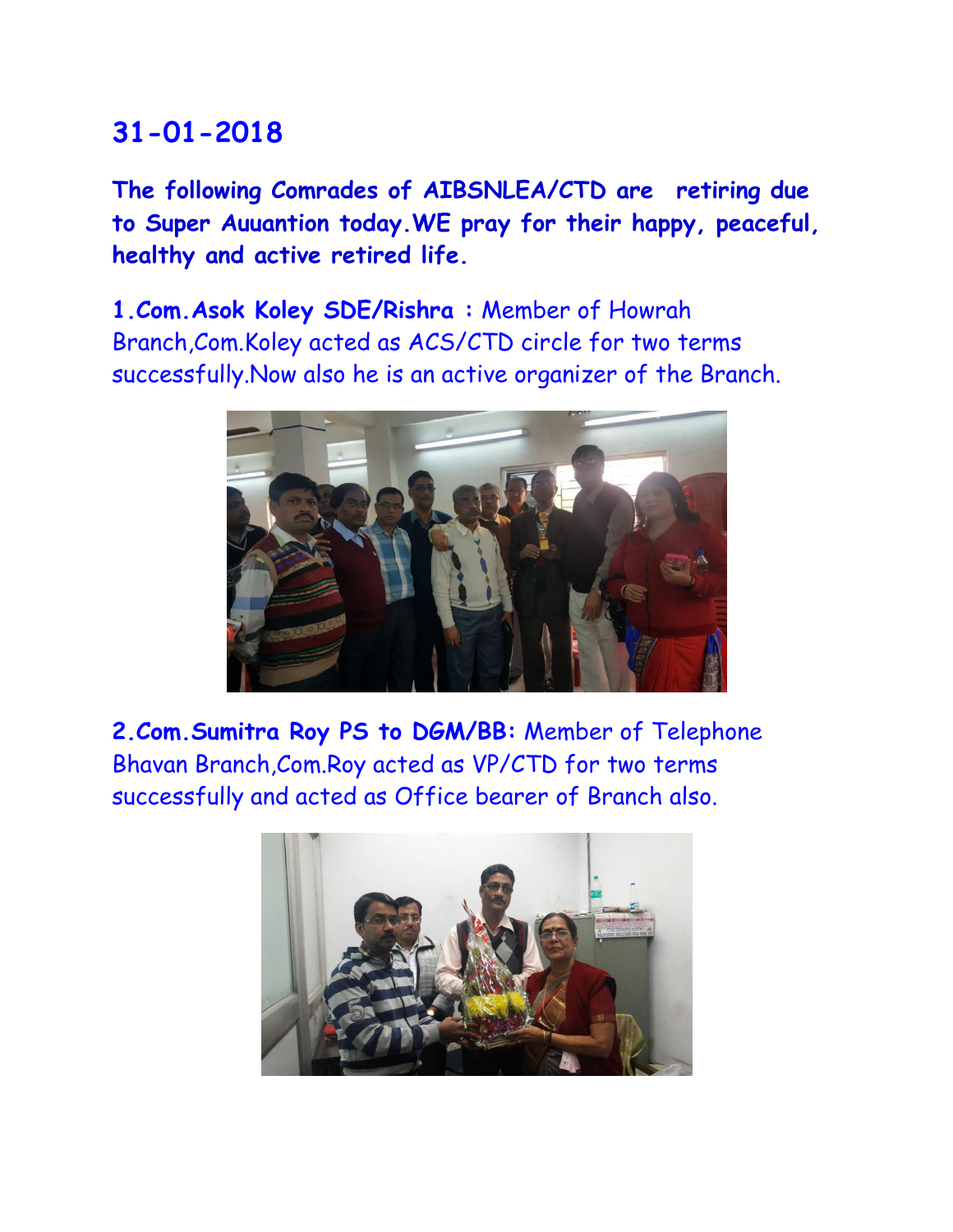**3.Com.Subhankar Chkraborty DGM/NWO/P & D/CFA:** Member of Telephone Bhavan Branch.



**4.Com.Kaberi Bharati SDE/Bldg/JDV:** Member of South Branch

**5.Com.Himangshu Ganguly SDE/Behala:**Member of South Branch



**6.Com.Samar Mukherjee SDE/BZ/N1 & N2:** Member of Central Branch.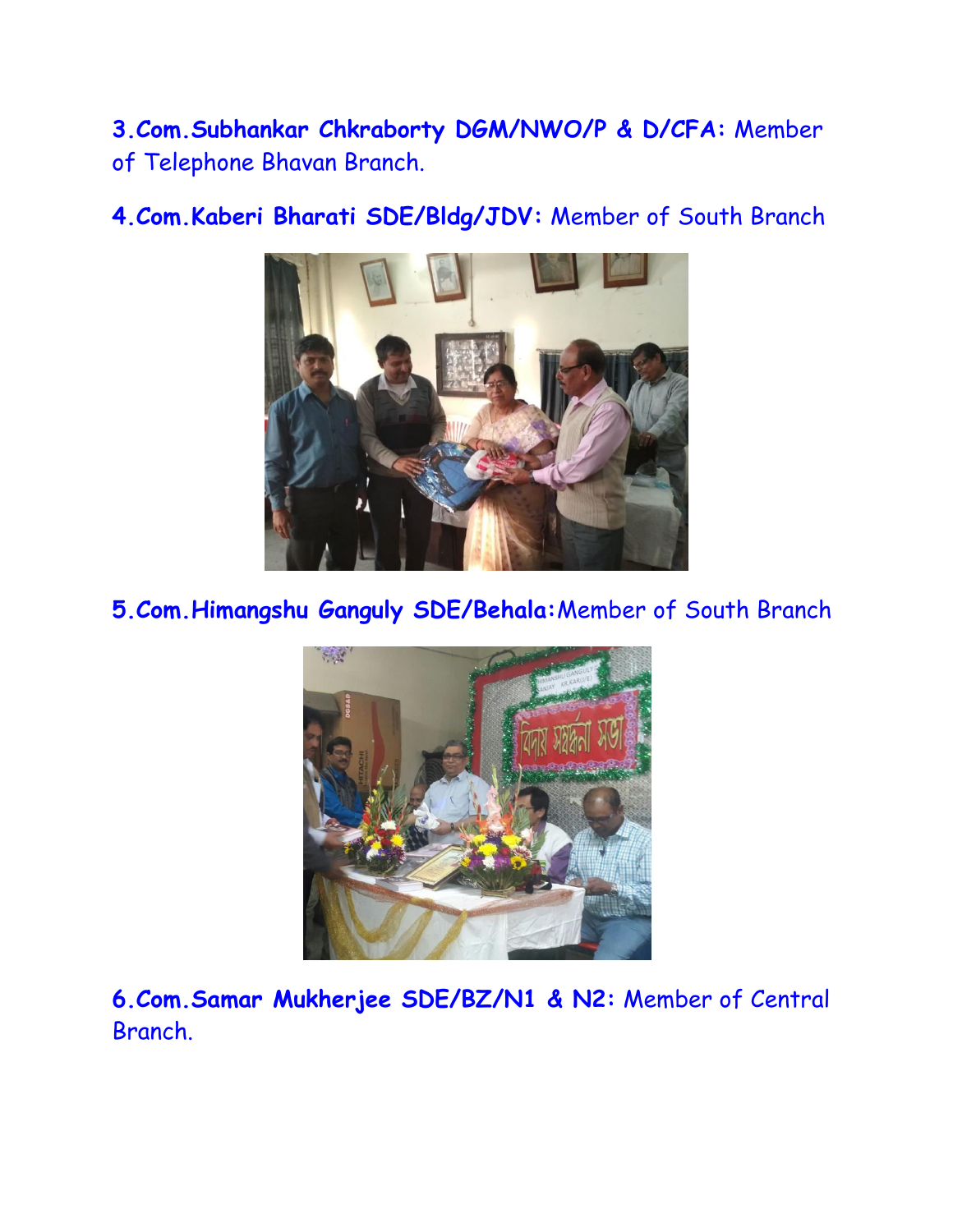**7.Com.Snigdha Bhadury SDE/MDF.Circus** :Member of Central Branch

**8.Com.Tapas Roy AO/CMTS :**Member of Central Branch.

**9.Com.Shyam Sundar Biswas SDE/Staff/North** :Member of North Branch

**10.Com.Kajal Kumar Chakraborty AO/Faculty/NSCBTTC :** Member of North Branch

**11.Com.Malabika Sarkar SDE/TM/North :** Member of North **Branch** 

**12.Com.Dipali Saha JAO/CA:** Member of TBH Branch.

**13.Com.Paritosh Chakraborty AO/EB:** Member of TBH Branch

**14.Com.Kabita Majumder Offtg.JAO/TR :**Member of TBH Branch.

### **31-01-2018**

Meeting with Dir (HR) BSNL Board: GS, President AGS (HQ) and AGS (Finance) met Dir(HR) BSNL Board and discussed regarding

**a) Implementation of 3rd PRC with 15% fitment benefit in BSNL:** We requested Dir (HR) to use her good office in getting cleared BSNLs proposal for 3rd PRC implementation from DOT. Dir (HR) mentioned that BSNL Board approval on 3rd PRC implementation was sent to DOT one month before but till date it is pending and no body from DOT is discussing the matter with BSNL management. Thus the matter has to be discussed with Secretary Telecom and Hon'ble MOSC (I/C) for their kind intervention and its implementation. We expressed our concern that BSNL only is executing the dream project of Hon'ble Prime Minister regarding NOFN work (Bharat Net Project), NFS Work and LWE project etc. and now Govt. is neglecting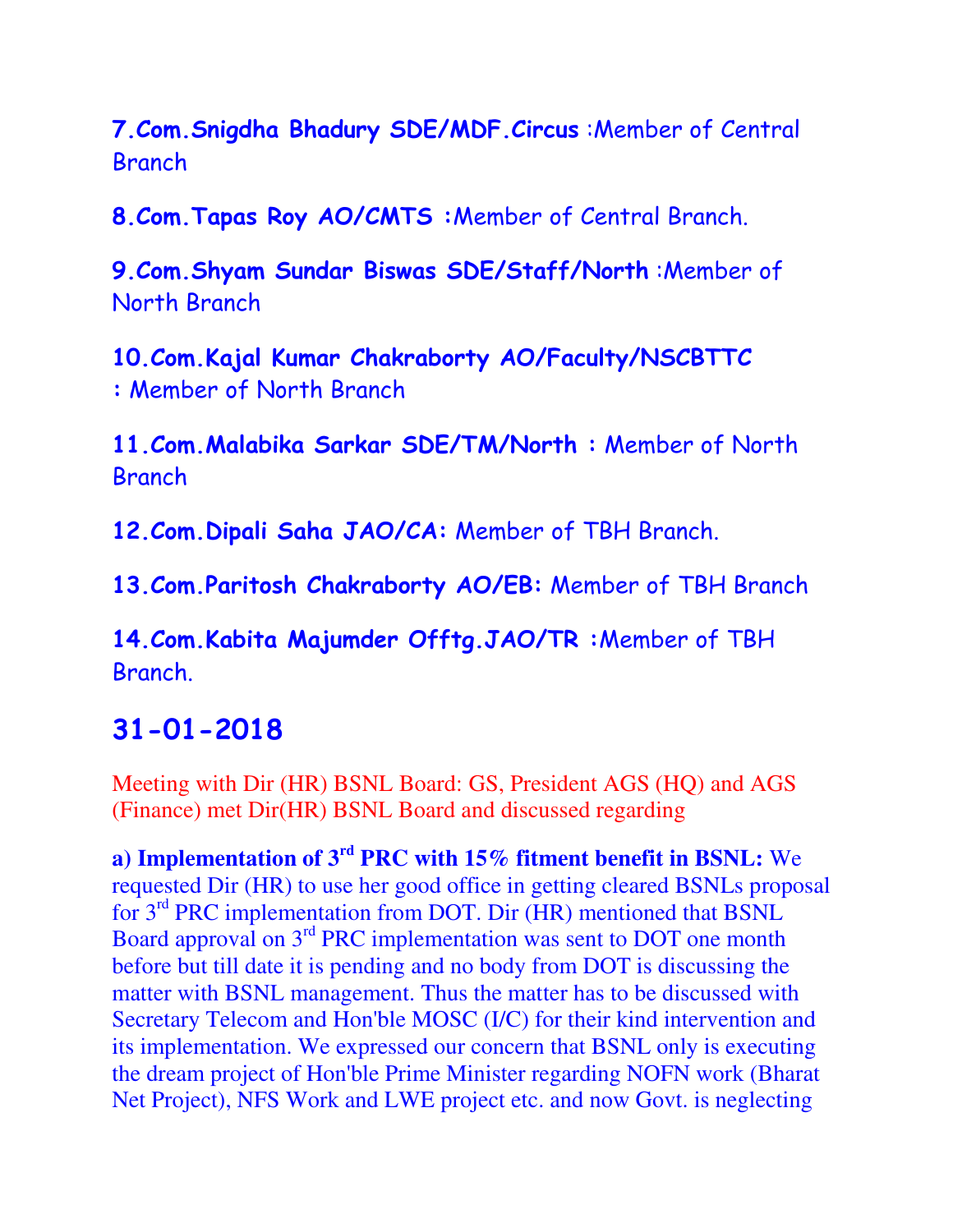BSNL workers for their wage revision by telling implementation  $3<sup>rd</sup> PRC$  is not justified.

**b) Withdrawal of Tower Subsidiary:** Dir (HR) mentioned that the decision on creation of Tower Subsidiary and appointment of CMD Tower Subsidiary has been taken by Govt. and now any review may be done by Govt. only. The matter has to be taken up with Hon'ble MOSC (I/C).

**c) Implementation of CPSU cadre hierarchy:** We requested for implementation of CPSU cadre hierarchy by including our views / suggestion in the draft proposal of Pers. Cell BSNL CO. Dir (HR) mentioned that some views/ suggestion given by our Association are taken into consideration and the same will be placed before next board Meeting scheduled to be held on 8<sup>th</sup> Feb-2018. She assured that some more modifications as suggested by our Association may be considered after the approval of BSNL Board.

**d) Holding of CPCs to fill up vacant Group-B and Group-A equivalent posts:** We expressed our serious concern against non-filling up of the vacant Group-B & Group-A equivalent posts of all the disciplines on the pretext of pending Court Cases. We pleaded that on the vacant Group-A & Group-B level equivalent post can be filled-up on Adhoc basis subject to outcome of the Court Cases. We further requested that CPCs should continue to be held to fill up the vacant Group-B and Group-A level post till the time CPSU cadre hierarchy proposal is approved by BSNL Board and DoT. Dir (HR) assured to discuss the matter with GM (Pers) for an early solution.

**e) Reduction of retirement age from 60 years to 58 years in BSNL:** On our query regarding DoT revival plan to BSNL wherein it is suggested to reduce retirement age from 60 years to 58 years. Dir (HR) mentioned that DoT has given the revival plan wherein it is advised to explore the possibilities to reduce retirement age from 60 years to 58 years and VRS but so far BSNL management has not taken any decision in this regard.

Meeting with GM(Pers): GS, President AGS (HQ) and AGS (Finance) met GM(Pers) BSNLCO and discussed regarding implementation of CPSU cadre hierarchy, holding of CPCs to fill up the vacant Group-B & Group-A posts, implementation of Hon'ble Supreme Court Judgements on TES Group-B seniority etc. GM(Pers) mentioned that CPSU cadre hierarchy proposal is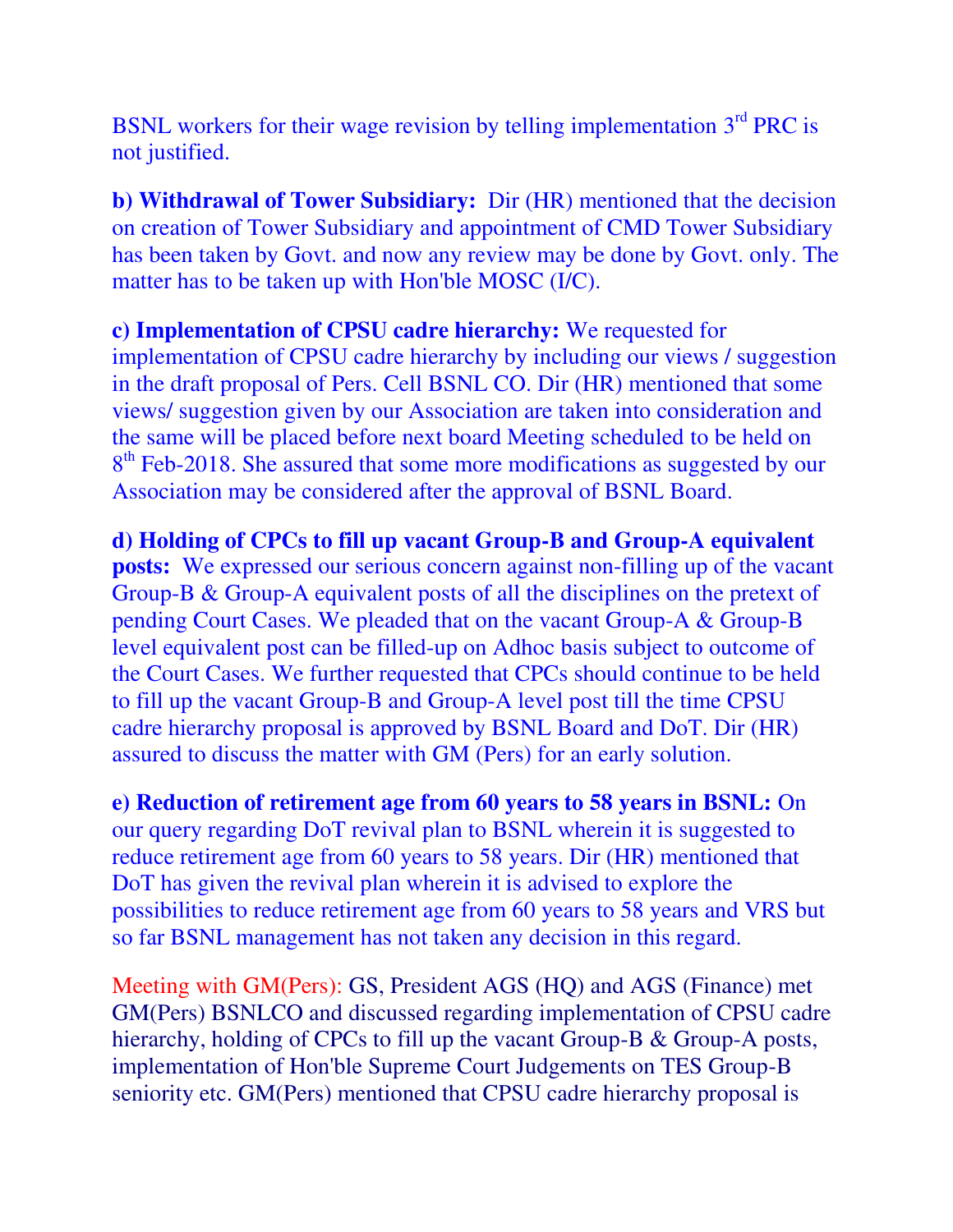under discussion and efforts are being made to place before the next BSNL Board meeting. He assured to consider the views/ suggestion given by AIBSNLEA. Regarding CPCs .GM(Pers) assured to examine the status and to short out the issue so that CPCs can be expedited.

# **30-01-2018**

**Father of Com.Subrata Sinha BS/Howrah passed away,in the age of 96,for heavenly abode on 29-01-2018 in morning. We deeply mourn & pray for the departed soul also convey our heartfelt condolence to the bereaved family members.**

# **30-01-2018**

**Satyagraha Programme** in the call of All Unions & Associations of BSNL/CTD successfully implemented in CTD at the 2nd floor of Telephone Bhavan in front og CGM/CTD office.CS,CP,OS(E) and other COBs,BS,BP and general members of TBH branch gathered in large number from 12-4 PM.CS addressed the gathering stating that we should enforce Work according to Rule in true spirit in order to achieve our demands.

It was decided that on 3rd February,the last day of Satyagraha all members will gather in the ground floor of Telephone Bhavan to proclaim our legitimate demand.

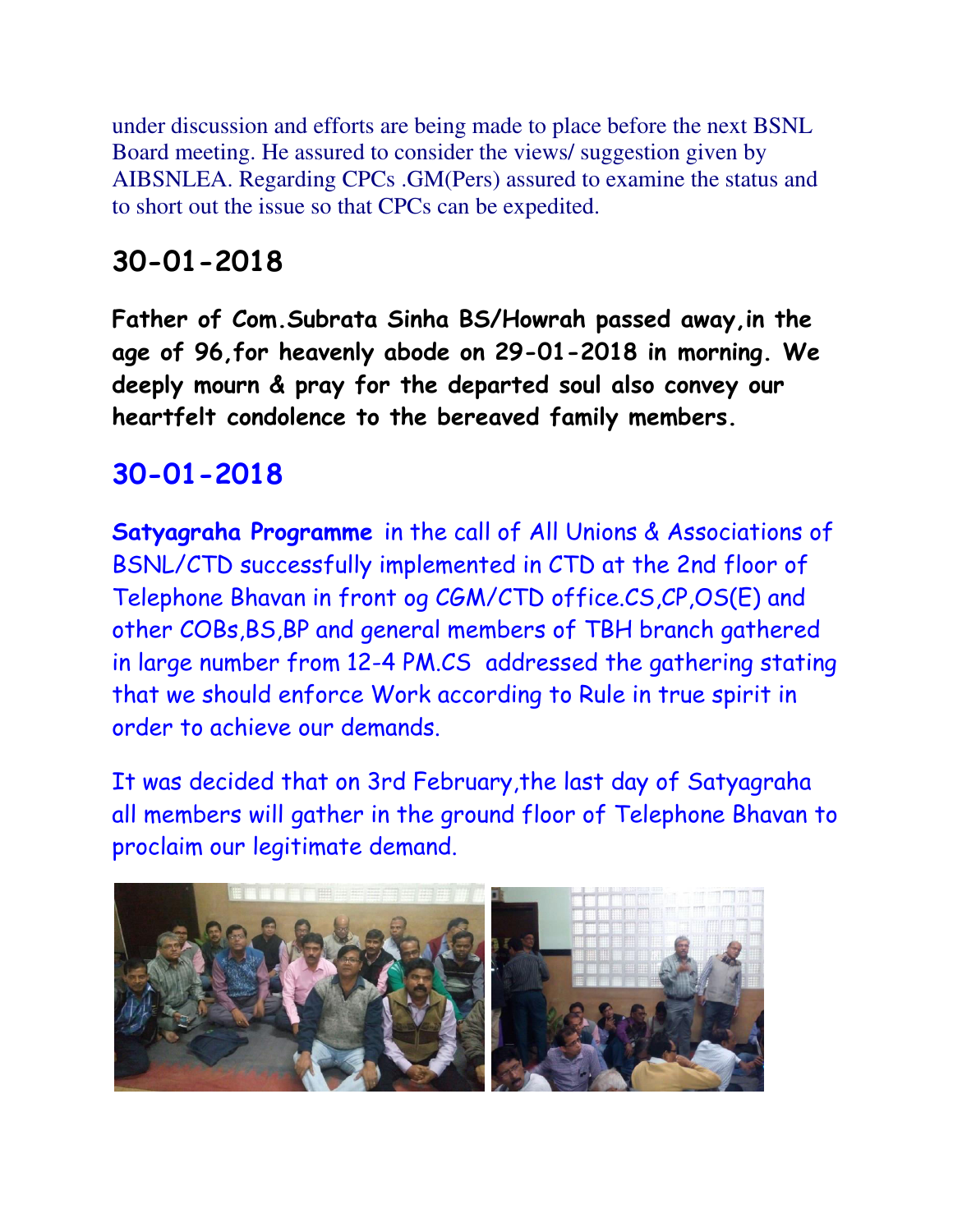**Order for Executive Diary Procurement issued and published in MEDHA.It is also appended at the top of this website.All concerned are requested to act accordingly to reimburse the Cost of Diary supplied to Branches.Early action is solicited.** 

# **25-01-2018**

On 24-01-2018 CGM/CTD invited All Unions & Association leaders of CTD for discussion about 25 % curtailment of Operation & Maintenance cost of CTD as per direction of BSNL CO,because CTD incurred the shortfall of revenue Rs. 77 Crores compared to last year upto December 2017.CTD has to bear Rs.120 Crores as Mtce.& Repairing cost per year.Hence,proportionate reduction is required.

On our behalf CS,CP & OS(E) attended the meeting.Several proposals were discussed.We put forth the following suggestions:

#### **CS told:**

Reduction in maintenance cost is only a temporary measure,It will not solve any problem.Increase of revenue and market share is the only way to revival.Our maintenance cost is increased because we had to increase the wages of JCL as per minimum wages act as a social obligation.Their wages has been increased 40 % compared to last year. ITS got their 7th CPC with arrear, they are also enjoying LTC alongwith leave encashment from BSNL only,though they are staff of DoT.We should demand for reimbursement of that amount,thus the cost may be reduced.At the time of scope for expanding we were not allowed to have GSM equipments which is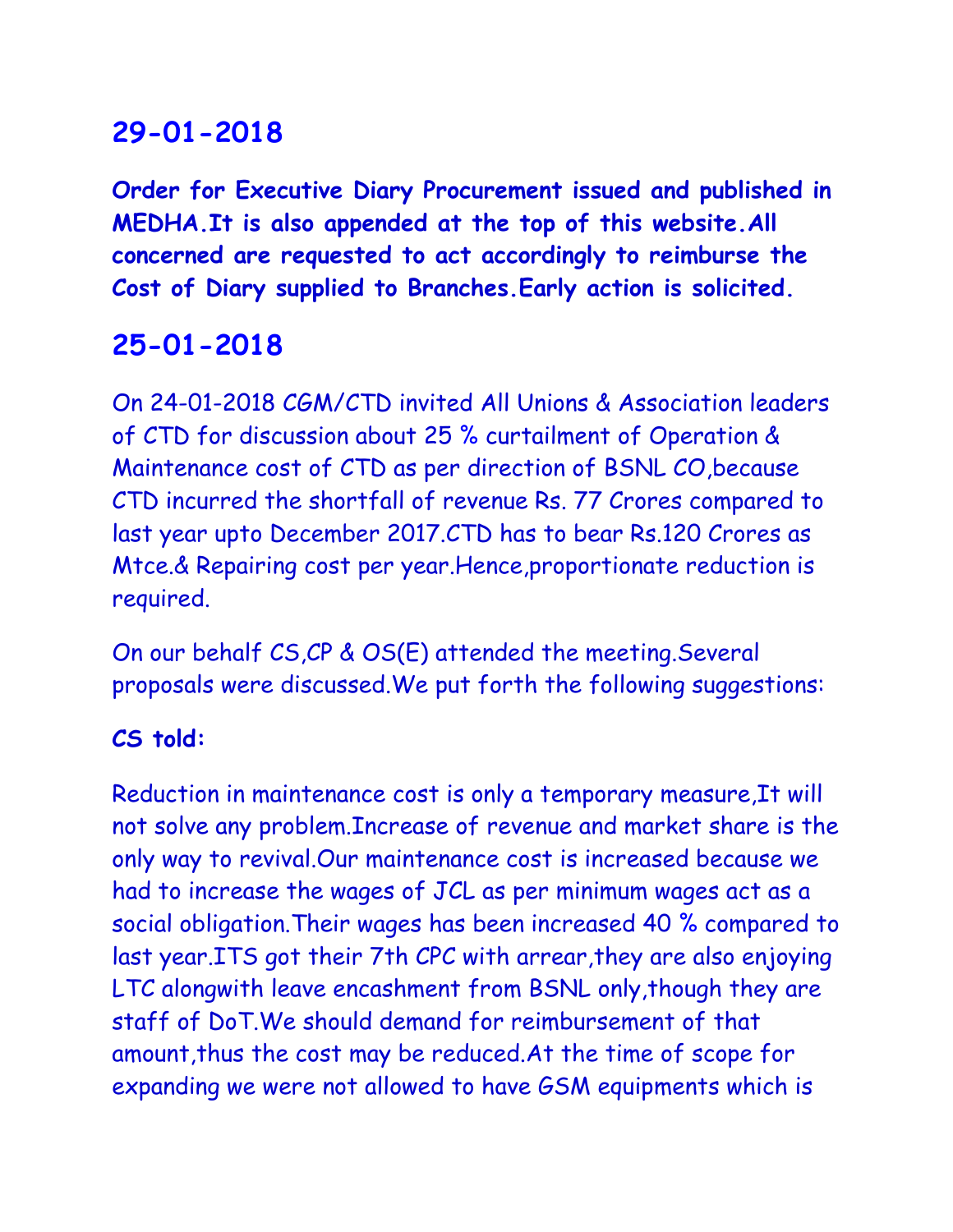the main source of increasing revenue nowadays.We do not have 4G spectrum,Jio invested more than 50,000 Cr.Rs for their network while we did nothing.So,nevertheless,we may try hard we are fighing a losing battle.Anyway,we are out and out against the retrenchment of JCL of reduction in wages in the name of cost curtailment.

## **OS(E) told:**

Vacant quarters may be rented out for earning revenue,CTTCs may be utilised in collaboration with Private Engg. Colleges for earning money.We can reduce cost by using our IQs for stay of Directors during meetings,Video conferencing may be helpful to reduce cost.Reduction of free calling time in LL may tell upon market share.This may be reviewed.We should strengthen our mobile network,only SIM sale increase is not going to increase the revenue.We should lay OFC in such a way that for FTTH connection anywhere may be feasible.We should utilise CM & Tx staff also for marketing to increase the reach.

### **CP told:**

Regular recovery drive of outstanding amount may help in increasing revenue.Rent of shops of Raniganj Coal House may be reviewed and increased as per market rate which will be regular source of revenue for CTD.

At last CGM told that that due to want of Cash Flow we may have suffer late salary payment,curtailment/delay in settlement of OD medical bills,we have to try hard to grab the market.before losing we should not be disheartened.He proposed that he will write to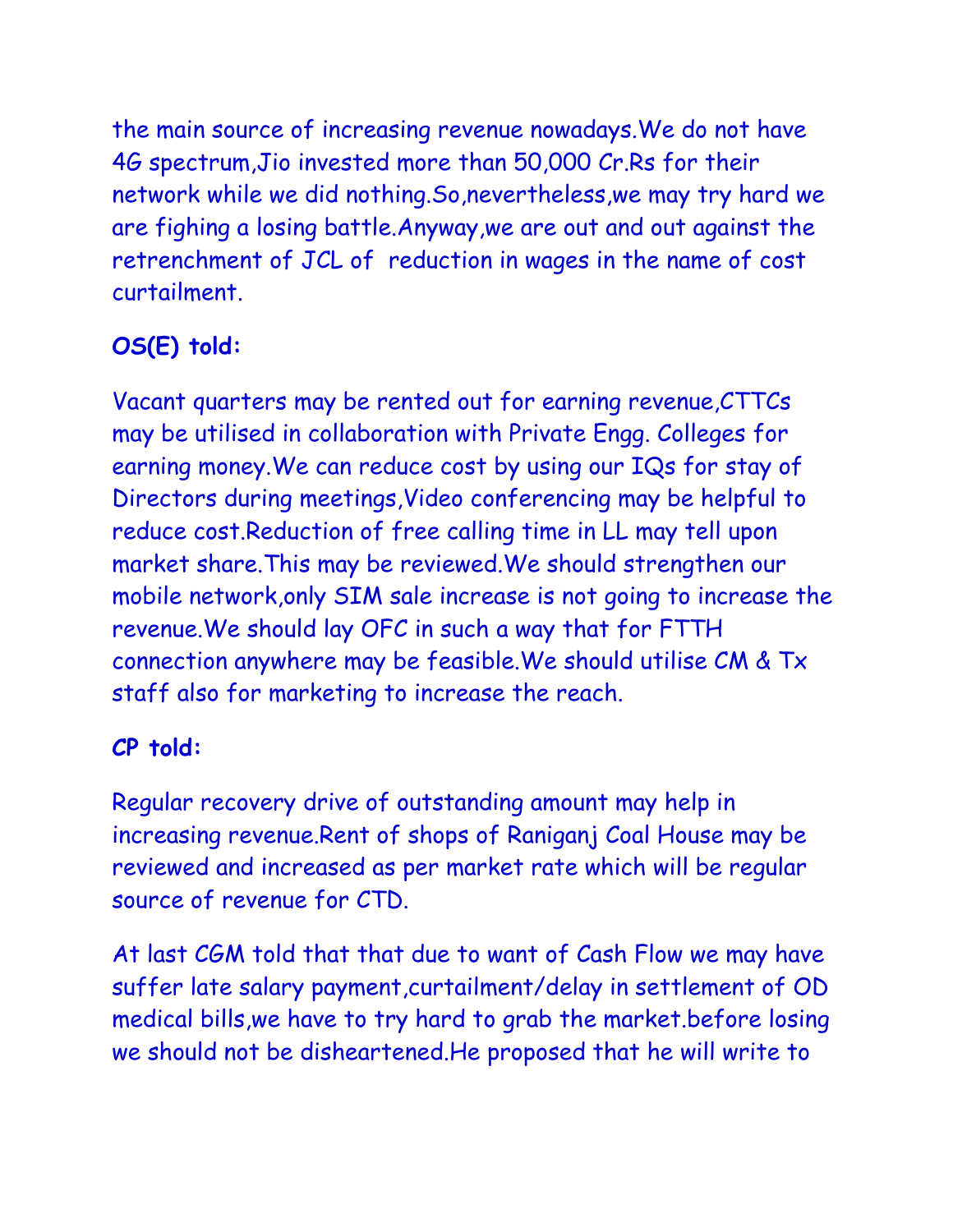BSNL CO for introduction of 5 day week to reduce the infrastructure cost of CTD.

# **22-01-2018**

#### **Shri Anupam Shrivastava, CMD BSNL loses his father:**

Shri Narottam Prasad Shrivastava, age 86, father of Shri Anupam Shrivastava, CMD BSNL took his last breath at about 12.15 Hrs today. He was admitted to Bansal Hospital, Bhopal.

AIBSNLEA extends its deepest condolences on the sad demise of Shri Narottam Prasad Ji Shrivastava. We pray almighty God to rest his soul in peace and give courage to the grieved family to bear this irreplaceable loss.

# **20-01-2018**

All Unions and Associations of BSNL served notice to Secy(T), DoT and CMD, BSNL for agitational Programme  $\prec\prec\prec$ Click Here for [Notification>>>](http://www.aibsnleachq.in/notification%20for%20agitational%20programme.pdf)

# **Struggle Programme:**

**(1)** Whole day satyagraha for 5 days from 30.01.2018. The starting of the satyagraha will be marked by the paying of 'shradhanjali' at Gandhi Samadhi at New Delhi on 30.01.2018, by the leaders of the "The All Unions and Associations of BSNL".

- **(2)** 'Indefinite Work According to Rule' from 30.01.2018.
- **(3)** Massive "March to Sanchar Bhawan" on 28.02.2018.

# **Charter of Demands**

 **(1)** Settle:-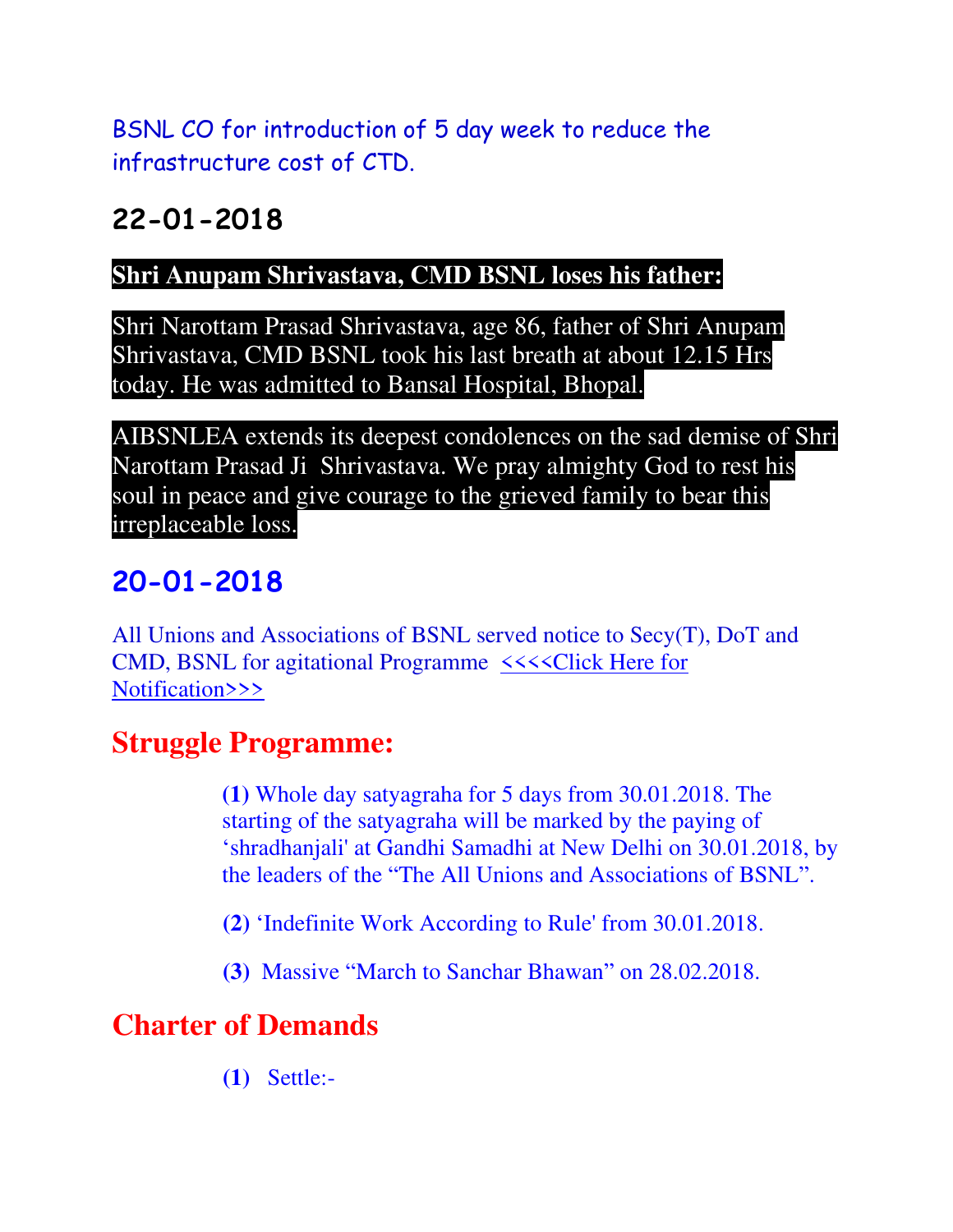- **(a) 3rd Pay Revision with 15% fitment from 01.01.2017.**
- **(b) Settle pension revision.**
- **(c) Settle left-out issues of the 2nd PRC.**
	- **(2)** Roll back the creation of Subsidiary Tower Company.
	- **(3)** No reduction in the retirement age from 60 to 58 and no

VRS.

# **20-01-2018**

In a meeting of All Unions & Associations of BSNL/CTD on 19-01- 2018 the following decisions were taken unanimously:

1.On 23-01-2018 a copy of notice of ensuing programme called by AUAB will be served to CGM/CTD by the leaders.

2.A letter signed by all CS of the constituents of AUAB/CTD will be given to GM(HR) regarding information of status of attendance of employees during 12-13 December Strike.

3.On 30-01-2018 and 03-02-2018 (start & end day of Satyagraha at Delhi) we will sit in the 2nd floor in front of CGM office peacefully during the Lunch Hour demanding settlement of our demands.In between days demonstration programme will be arranged in all workspots.

4.Work to Rule should be strictly followed.No extra initiatives to be taken beyond Office Hours.

## **ALL BRANCH AND CIRCLE LEADERS ARE REQUESTED TO TAKE INITIATIVES TO MAKE THE CALL SUCCESSFUL.**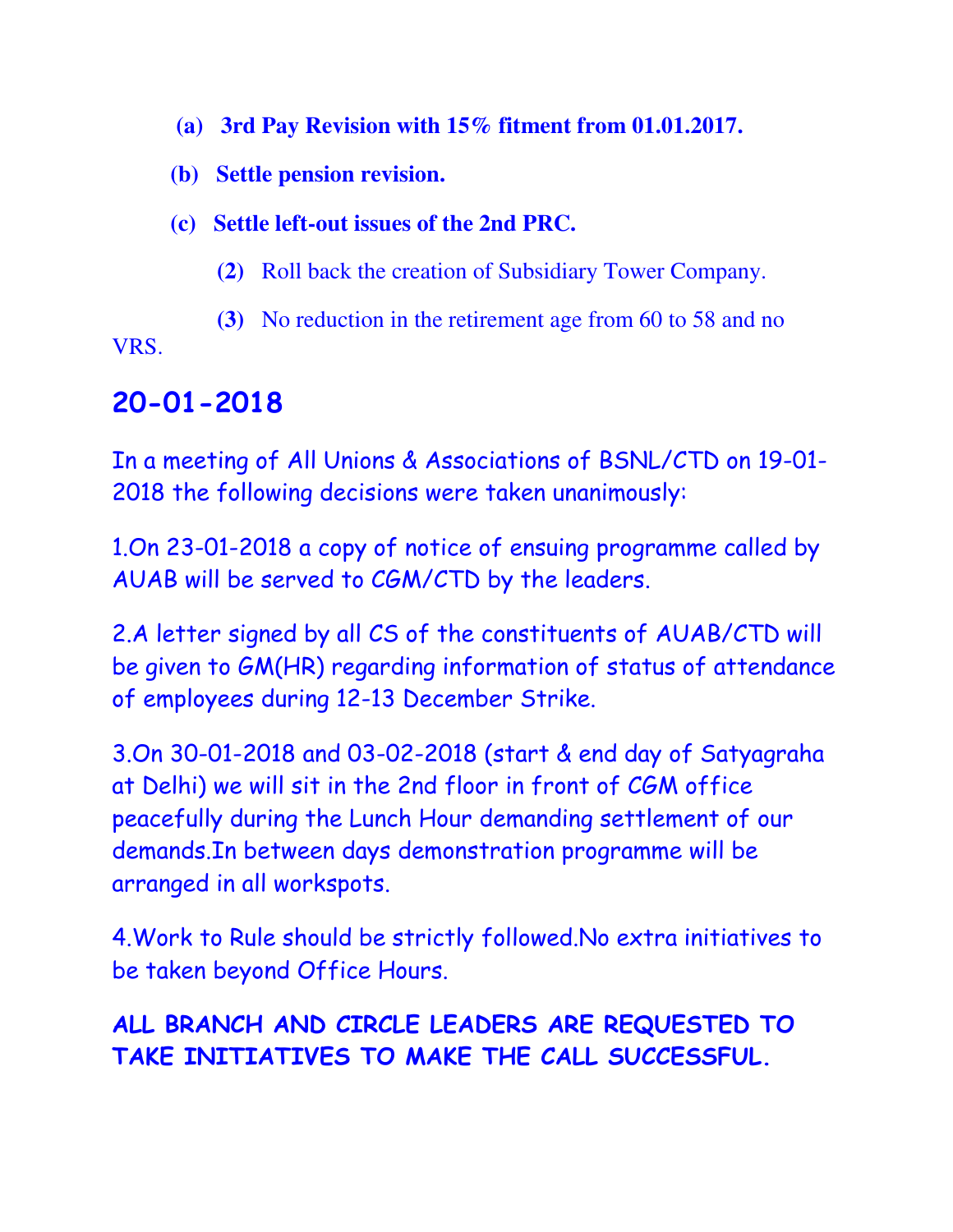6th Branch conference of Telephone Bhaban of AIBSNLEA/CTD held on 16-01-2018 in the TB Club Room. In a packed house the meeting was presided over by Com.Susmita Nag BP & Com.Prasanta Mukherjee BS placed his report.Com.Somnath Dey AFS of the Branch placed A/Cs.House passed the reports unanimously.Veteran Comrade Sumitra Roy & CS,OS(E),CP & BS South Branch were felicitated. Dignitories addressed the house praising their dynamic role in the organisational task.OS(E) appraised the house about All India matters & stated that the according to membership TB is the largest branch and they are expected to play vital role as before.

A new Branch committee for the next term was elected with Com.Susmita Nag as President(8902001145) Com.Prasanta Mukherjee as Secretary(9432000941) & Com.Somnath Dey as FS(9433000225).



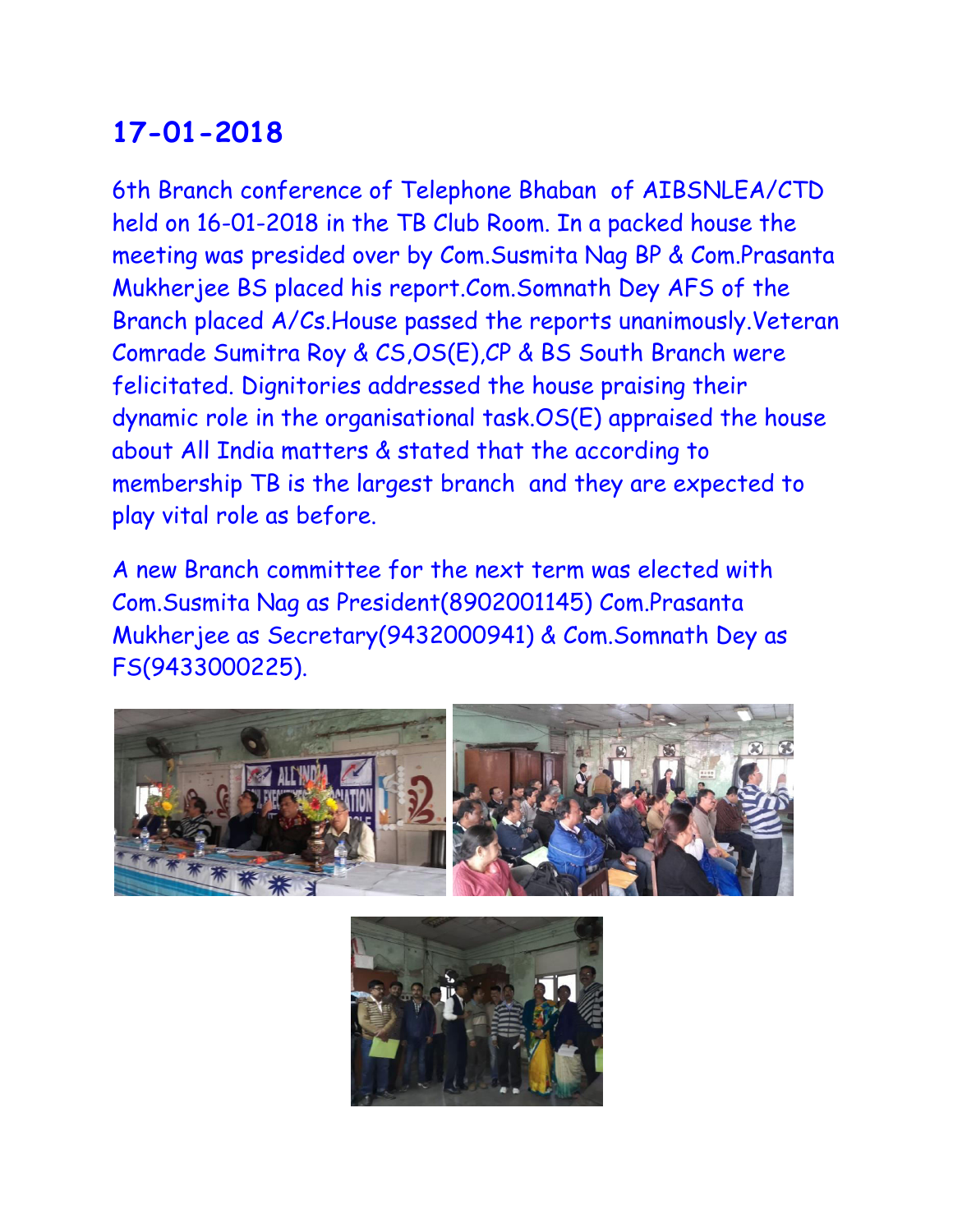**Hon CAT Ernakulam vacated the stay on approval of CPSU Hierarchy proposal and allowed BSNL Board to take a decision and publish it. The MA dismissed accordingly.** 

## **17-01-2018**

#### **Meeting with CMD BSNL:**

CMD BSNL convened a meeting of the members of steering committee of All Unions and Associations of BSNL. Comrade GS attended the meeting wherein CMD BSNL mentioned that this year we all from TM to CMD should concentrate to strengthen BSNL's Sales & Marketing work. He apprised that BSNL's net worth is about 35,000 Crore. The operational profit of BSNL last year was about 4000 Crore that was significant to other private operator. The EBITDA of BSNL was positive of Rs. 1684 Crore. BSNL's asset reserves is Rs. 91684 Crore, land value is about 789 Crore. The loss of BSNL has gone down. BSNL is having only 4200 Crore's loan which is insignificant comparison other Telecom Operators. In view of this BSNL is a very strong organization, neither SICK nor incipient SICK.

CMD further mentioned that 4G spectrum and technology is a must in BSNL for the public perception and its requirement. In view of that BSNL Board has already taken a decision in its last Board meeting held on 21.12.2017 to get allocated 4G spectrum from DoT and DPR has been sent to DoT for approval. BSNL needs to pay Rs. 16000 Crore to get allocated 4G spectrum from DoT for next 10 years. BSNL has decided to launch 4G mobile service on  $31<sup>st</sup>$  January 2018 by improving its existing mobile network in some of the Circles. After allocation of 4G spectrum from DoT, the 4G service will be rolled out throughout the county. We have requested DoT to utilize 5000 Crore remaining equity of BSNL in allocation of the 4G spectrum. Rs. 17500 Crore was Govt. equity in BSNL at the time its formation. Out of which equity of about Rs. 12500 Crore has already been utilized. 50% spectrum charges can be adjusted against equity and remaining amount will be paid in 10 installment in 10 years. In this manner BSNL is trying to get 4G allocation from DoT at the earliest.

On the issue of creation of Tower Subsidiary, CMD mentioned that in case the Tower Subsidiary 100% control remains with BSNL than it is beneficial to BSNL otherwise it may not be beneficial. The appointment of CMD Tower Subsidiary Company has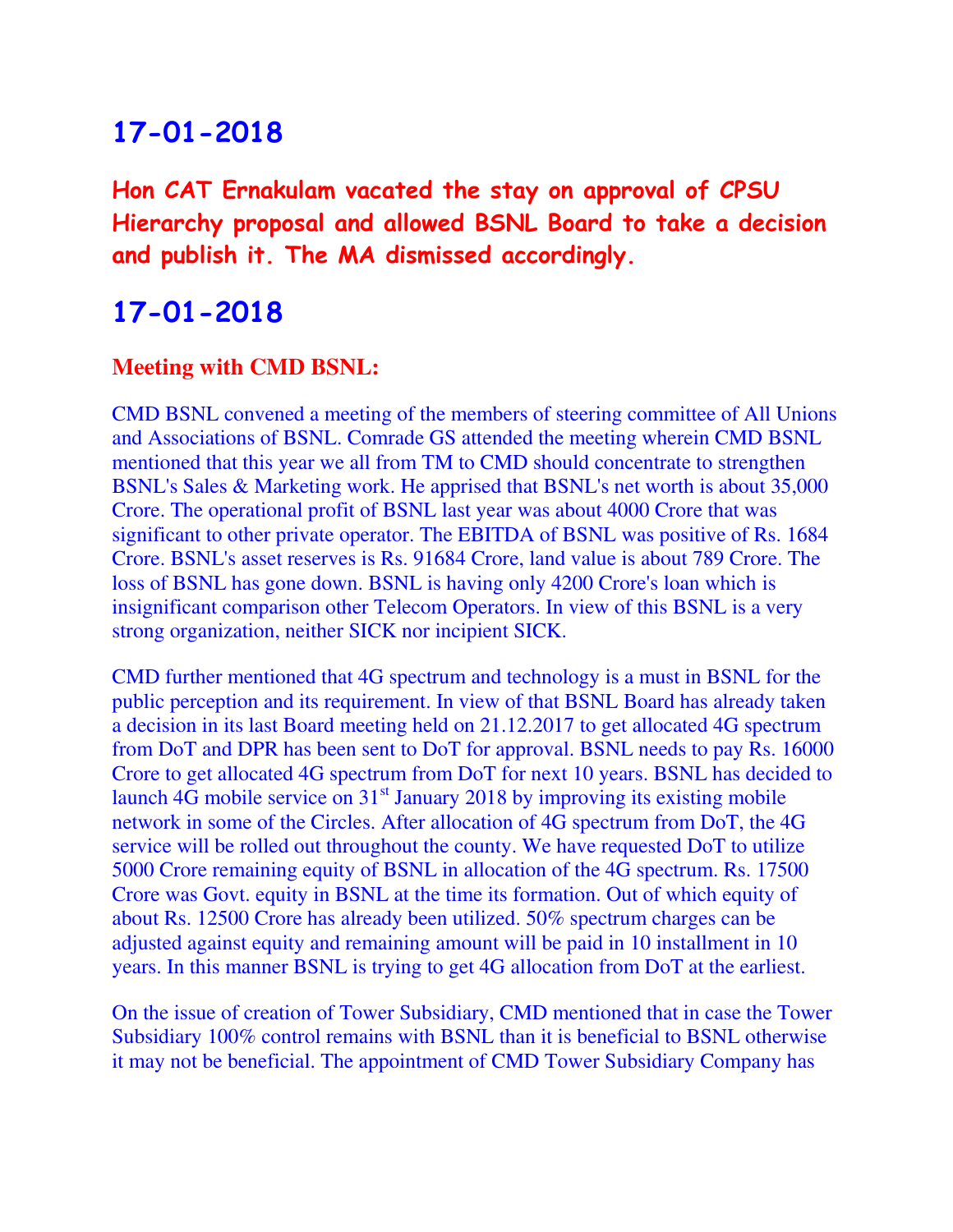been decided by DoT which was not in his notice. All the representatives expressed their resentment against the creation of Tower Subsidiary.

Regarding 3rd PRC, we expressed our serious concern against delay in DoT in giving approval for its implementation in BSNL. We explained that revision of pay of BSNL employees is a must to keep them motivated and in the interest of BSNL's viability. The revision of pension of BSNL pensioners should also be settled immediately by DoT. We requested CMD BSNL to use his good office to get the approval of Hon'ble MOS (C) (I/C) in this regard. CMD assured to discuss the matter further in DoT and Ministry.

CMD appealed that despite of some constraints we all employees of BSNL should concentrate to increase its revenue by strengthening Sales and Marketing.

# **16-01-2018**

#### **GS writes:**

1**. The Director (HR),** BSNL Board, regarding**(a) Requests for transfer / posting / cancellation / retention in the Cadre of Accounts Officer**  $\iff$  CONSERVIERTY

**2. The GM (FP),** BSNL Corporate office, regarding **(a) Requests for transfer / posting / cancellation / retention in the Cadre of Accounts Officer** [<<<Click here for letter>>>](http://www.aibsnleachq.in/GMFP_180116.pdf)

# **12-01-2018**

#### **GS writes to:**

The Director (HR), BSNL Board, regarding : Representation received from Shri Kandrudas Bhagat, PS to PGM (NWO-II)/CFA Calcutta Telephones BSNL. [click to see](http://aibsnleawb.org/kandu.pdf)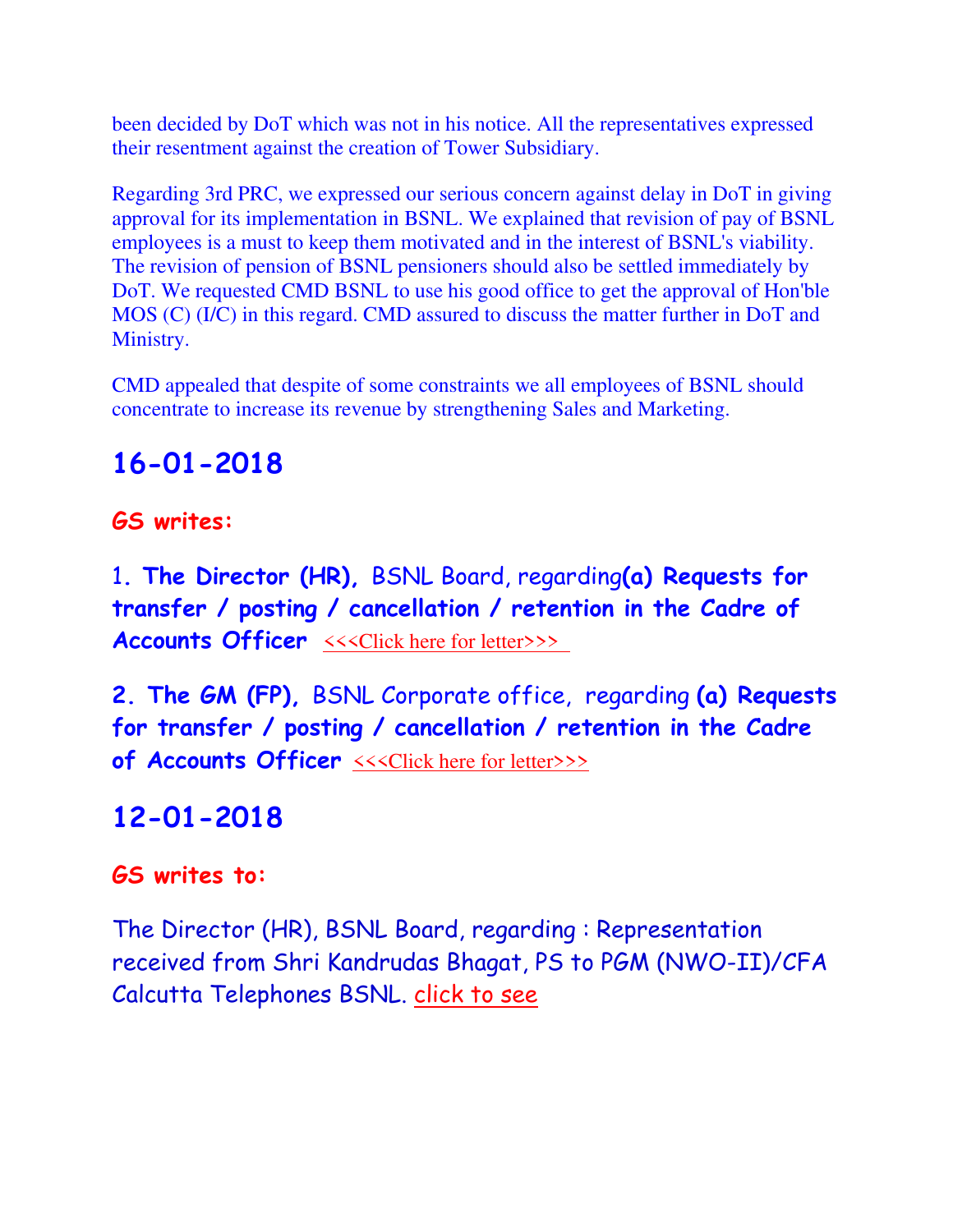Meeting with Shri A.N. Rai OSD to Hon'ble MOSC (I/C).

a) GS, president met Shri A.N. Rai OSD to Hon'ble MOSC (I/C) and discussed regarding implementation of 3rd PRC in BSNL and revision of pension. OSD to Hon'ble MOSC (I/C) after detailed discussions appreciated our concern and mentioned that he will discuss the matter with the concern officers in DoT for an early decision in the matter and will bring in the kind notice of Hon'ble MOSC (I/C).

b) Creation of tower subsidiary and appointment of CMD:- We expressed our concern against the creation of tower subsidiary and appointment of CMD from DoT. OSD to Hon'ble MOSC (I/C) mentioned that he will discuss the matter with Hon'ble MOSC (I/C) and will apprised him our concern. He also advised us to meet the Hon'ble MOSC(I/C) and discuss the matter.

# **09-01-2018**

Meeting CMD BSNL:

GS President along with the representatives of All Unions and Associations of BSNL met CMD BSNL and expressed our resentment against the creation of Tower Subsidiary and appointment of JS (A)/DoT as the Chairman of the Subsidiary Company. CMD BSNL mentioned that as per the Union Cabinet decision BSNL's Tower Subsidiary creation work was under process and on 21<sup>st</sup> December BSNL Board decided to incorporate the name of Tower Subsidiary Company with the registrar of the Companies. But, appointment of CMD of the Tower Subsidiary was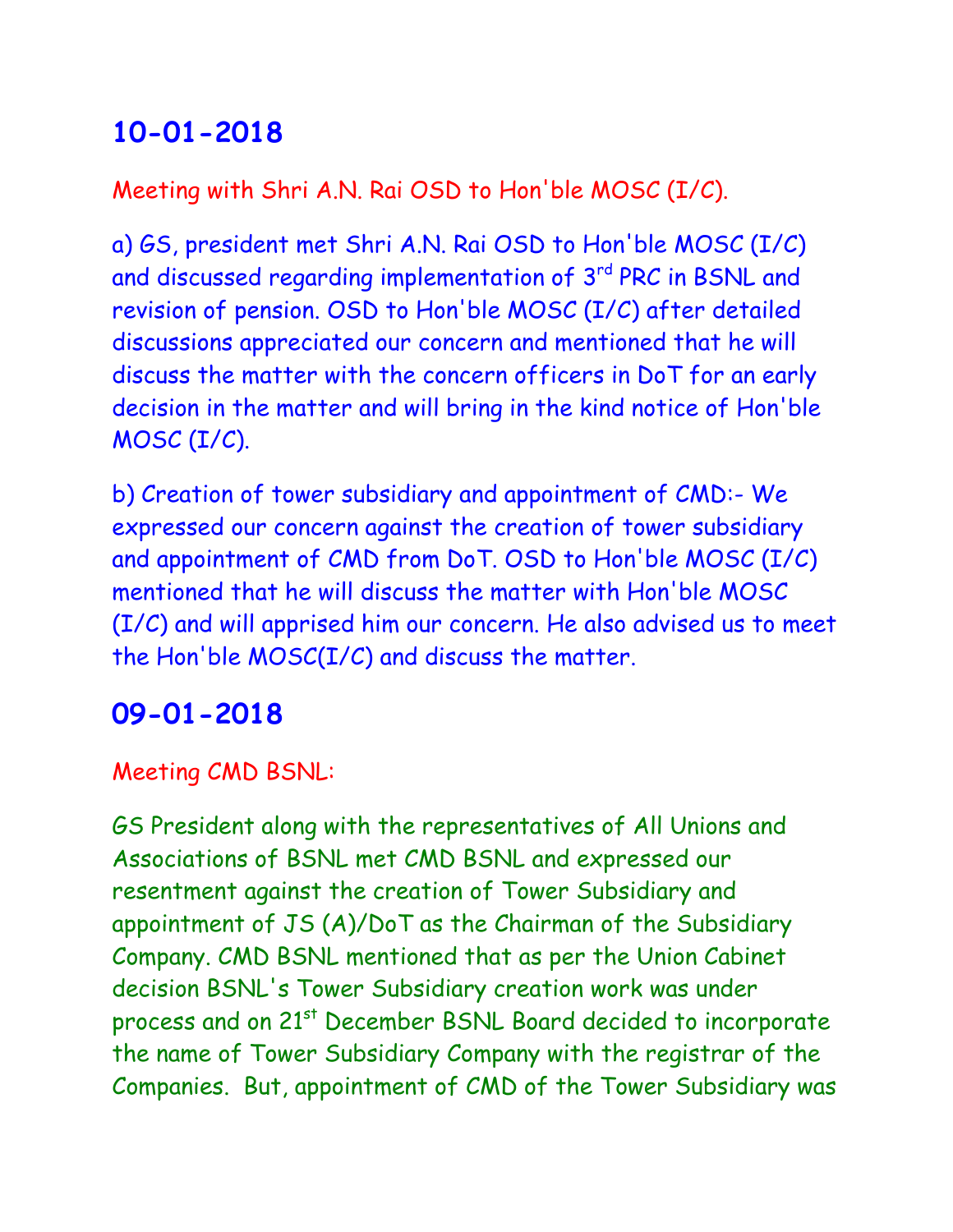not in the agenda of the Board meeting. However, DoT has appointed JS (A) as the CMD Tower Subsidiary which was not in our notice. Against this arbitrary action of the DoT/ Govt. we apprised him about our protest actions.

### **09-01-2018**

Meeting Director (HR), BSNL Board, New Delhi:

GS President met Director (HR) and discussed regarding:

A Creation of Tower Subsidiary: We expressed our serious concern against the creation of BSNL's Tower Subsidiary and appointment of JS (A)/DoT as the CMD of the Tower Company:. Director (HR) appreciated our concern and mentioned that the matter can be discussed with Secretary (T) and MoS (C) (IC) regarding appointment of CMD Tower Subsidiary and about its future functioning. However, we resisted our protest in this regard.

B Implementation of Hon'ble Supreme Court judgments on TES Gr. "B" Seniority": We requested Director (HR) for the implementation of Hon'ble Supreme Court judgments on TES Gr "B" seniority. Director (HR) mentioned that she has already directed PGM (Pers) to implement the said judgments. We explained that now PGM (Pers) has been selected as Principal Advisor in TRAI and he may be relieved immediately so the matter will be further delayed. Director (HR) mentioned that PGM (Pers) will settle these issues before his relieving.

C Increase in the Superannuation benefits to DR employees of BSNL: We extended our sincere thanks for issuance of the orders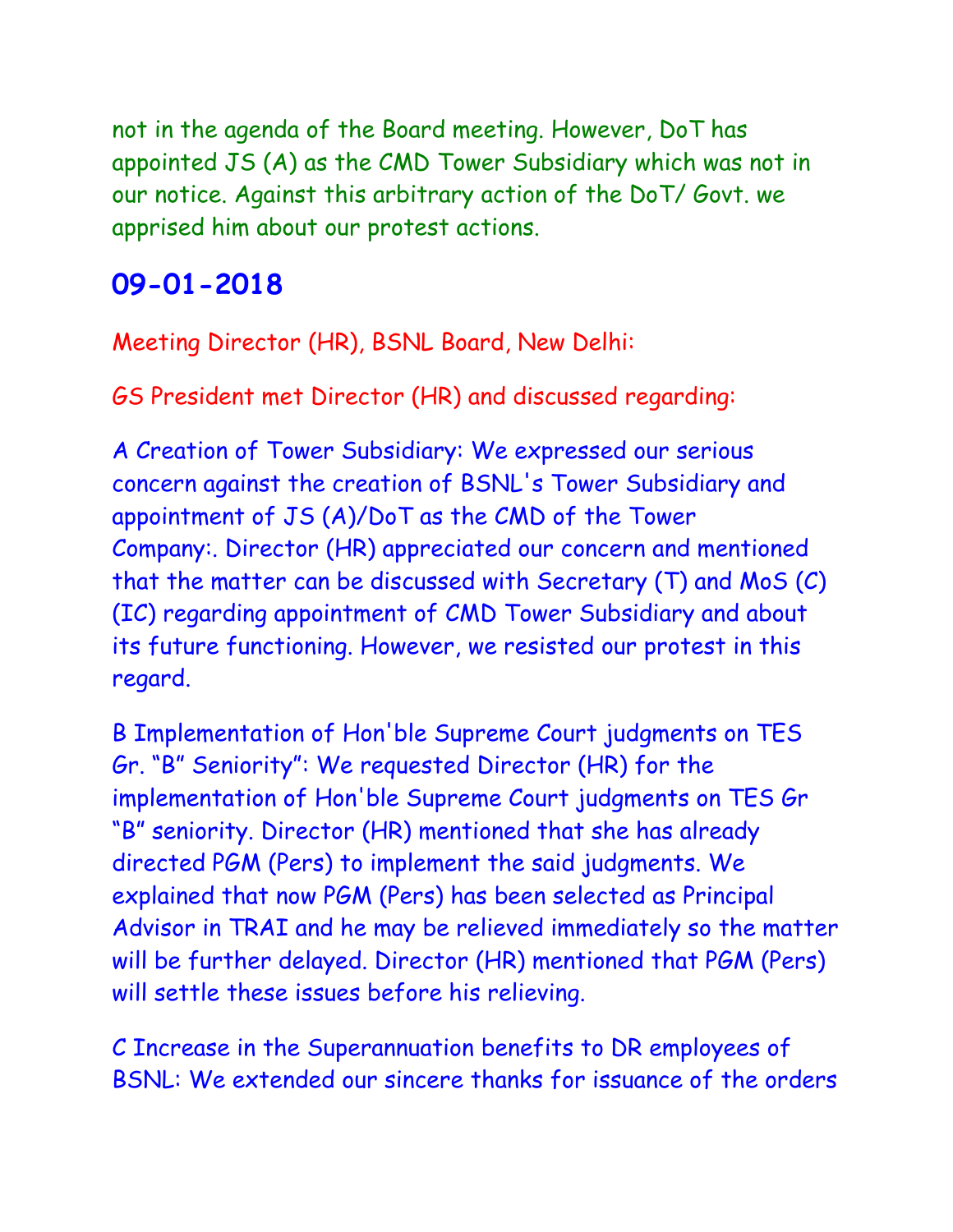for increase in the BSNL's contribution from 3% to 5% towards the Superannuation benefits for DR employees of BSNL

# **09-01-2018**

Branch Conference of AIBSNLEA/CTD Telephone Bhavan Branch will be held on 16th January 2018 (Tuesday) at Telephone Bhavan Club Room.All concerned are requested to attened to make it successful.

# **09-01-2018**

Unanimous decisions taken in today's meeting of "The All Unions and Associations of BSNL" to intensify the struggles for achieving wage revision and for the 'rolling back of the creation of Subsidiary Tower Company'.

"The All Unions and Associations of BSNL", held it's meeting at New Delhi today to discuss about the steps to be taken for intensifying the struggles for the settlement of 3<sup>rd</sup> Pay Revision and to ensure the 'rolling back of the creation of Subsidiary Tower Company'. The meeting was attended by the General Secretaries / Representatives of BSNLEU, NFTE, SNEA, AIBSNLEA, FNTO, BTEU, SEWA BSNL, AIGETOA, BSNL MS, TEPU, BSNL ATM and TOA BSNL. The meeting was presided over by Com. K. Jayaprakash, GS, FNTO. The following decisions are taken unanimously for intensifying the struggles to achieve the demands.

### *Struggle programme:*

**(1)** Whole day satyagraha for 5 days from 30.01.2018. The starting of the satyagraha will be marked by the paying of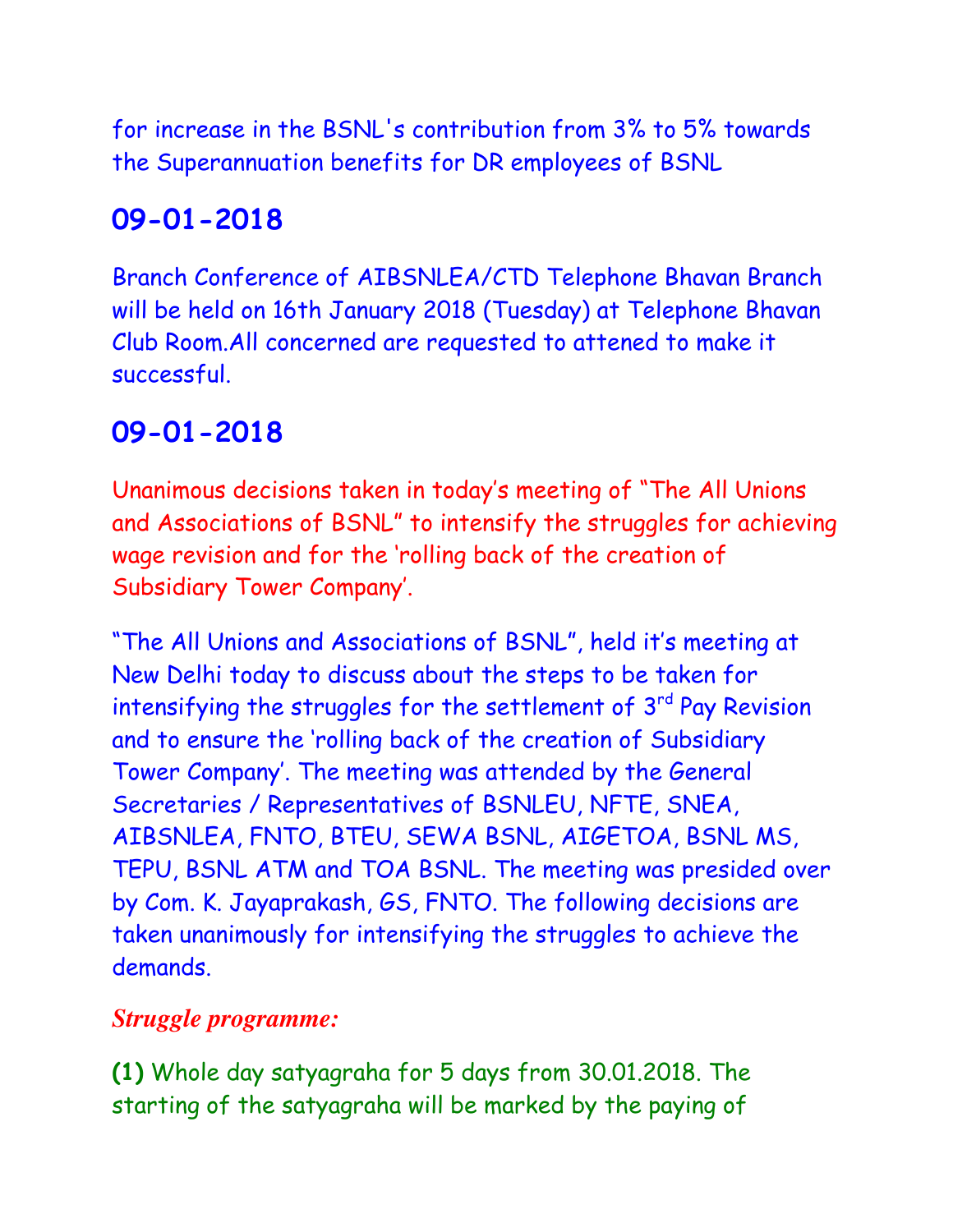'shradhanjali' at Gandhi Samadi at New Delhi on 30.01.2018, by the leaders of the "The All Unions and Associations of BSNL".

**(2)** 'Indefinite Work According to Rule' from 30.01.2018.

**(3)** Massive "March to Sanchar Bhawan" on 28.02.2018.

**(4)** Leaders of "The All Unions and Associations of BSNL" will take all out efforts to meet Shri Manoj Sinha, Hon'ble Minister of State for Communications, the Secretary DoT and CMD BSNL, within a week's time.

**(5)** The meeting entrusted to Com. G.L. Jogi, Leader, SNEA, and to Com. Prahlad Rai, GS, AIBSNLEA, with the responsibility of exploring possibilities to take legal action to roll back the creation of Subsidiary Tower Company.

**(6)** A Steering Committee consisting of the General Secretaries of BSNLEU, NFTE, SNEA and AIBSNLEA is formed to monitor the struggles.

**(7)** Meeting the leaders of political parties and Central Trade Unions, by 30.01.2018, to mobilise support in favour of the demands of "The All Unions and Associations of BSNL".

### *Charter of demands*

- **(1)** Settle:-
- **(a) 3rd Pay Revision with 15% fitment from 01.01.2017.**
- **(b) Settle pension revision.**
- **(c) Settle left-out issues of the 2nd PRC.**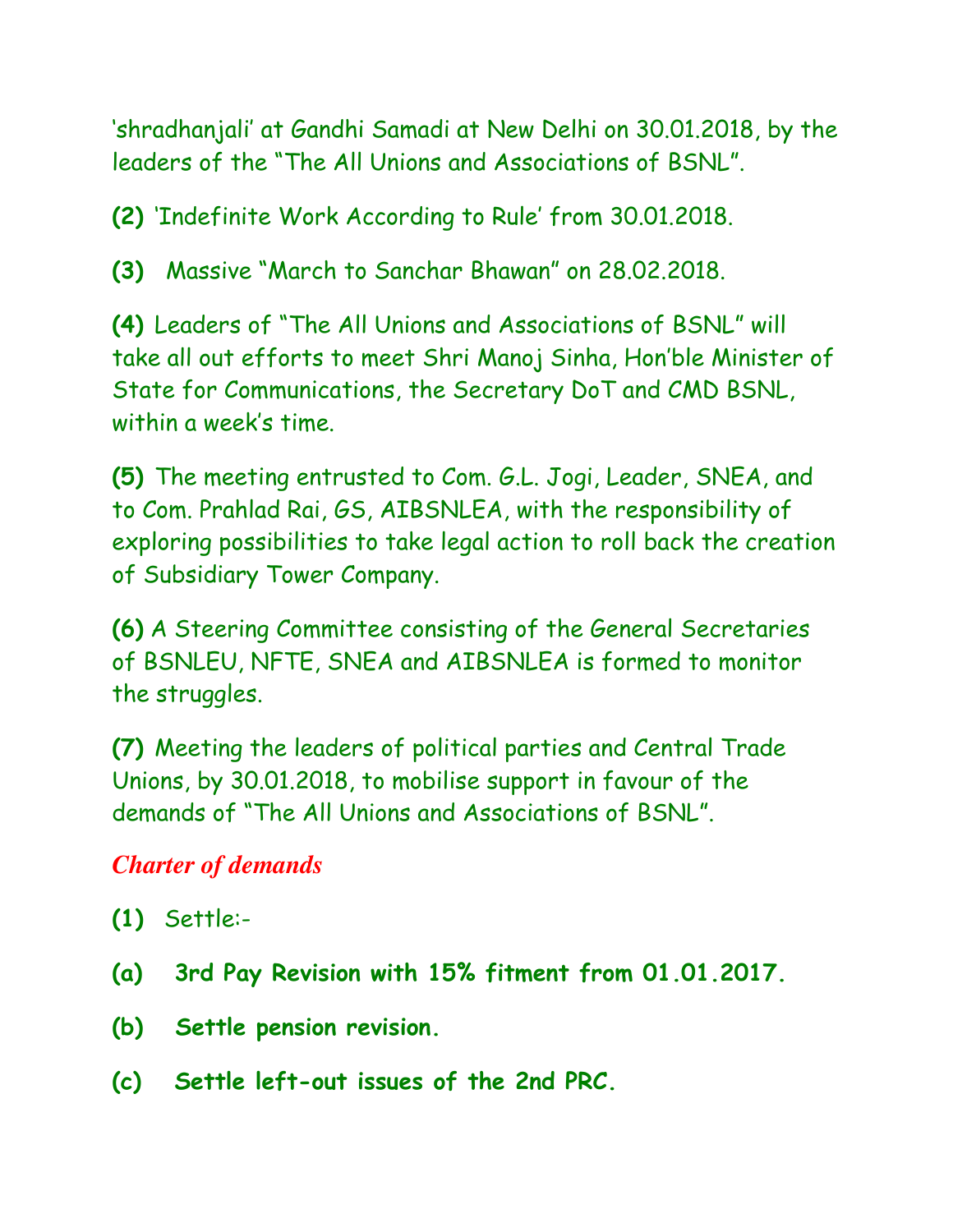**(2)** Roll back the creation of Subsidiary Tower Company.

**(3)** No reduction in the retirement age from 60 to 58 and no VRS.

## **08-01-2018**

#### **Congratulation!**

In response to our letter addressed to CGM on 5th January 2018 CTD authority has sent SMS to prepaid mobile customers for their option to accept the PRBT activated unilaterally.They are requested to send SMS STOP to 15523 to de-subscribe. Dept.also stated that the PRBT is free of cost for 90 days.

# **08-01-2018**

#### **GS writes:**

A. Shri Manoj Sinha Ji, Hon'ble MoS (C) (I/C), requesting for allocation of 5 MHz Spectrum in the premium 700 MHz band to BSNL for roll out of 4G LTE technology by BSNL on pan India basis.

#### [<<<Click here for letter>>>](http://www.aibsnleachq.in/Monoj%20SinhaJi_180108.pdf)

B. Shri Anupam Shrivastava, CMD, BSNL regarding concerns after squishing of the free night calling hours by BSNL.

[<<<Click here for letter>>>](http://www.aibsnleachq.in/CMD_180102.pdf)

# **08-01-2018**

**Superannuation Pension Scheme for DR employees of BSNL**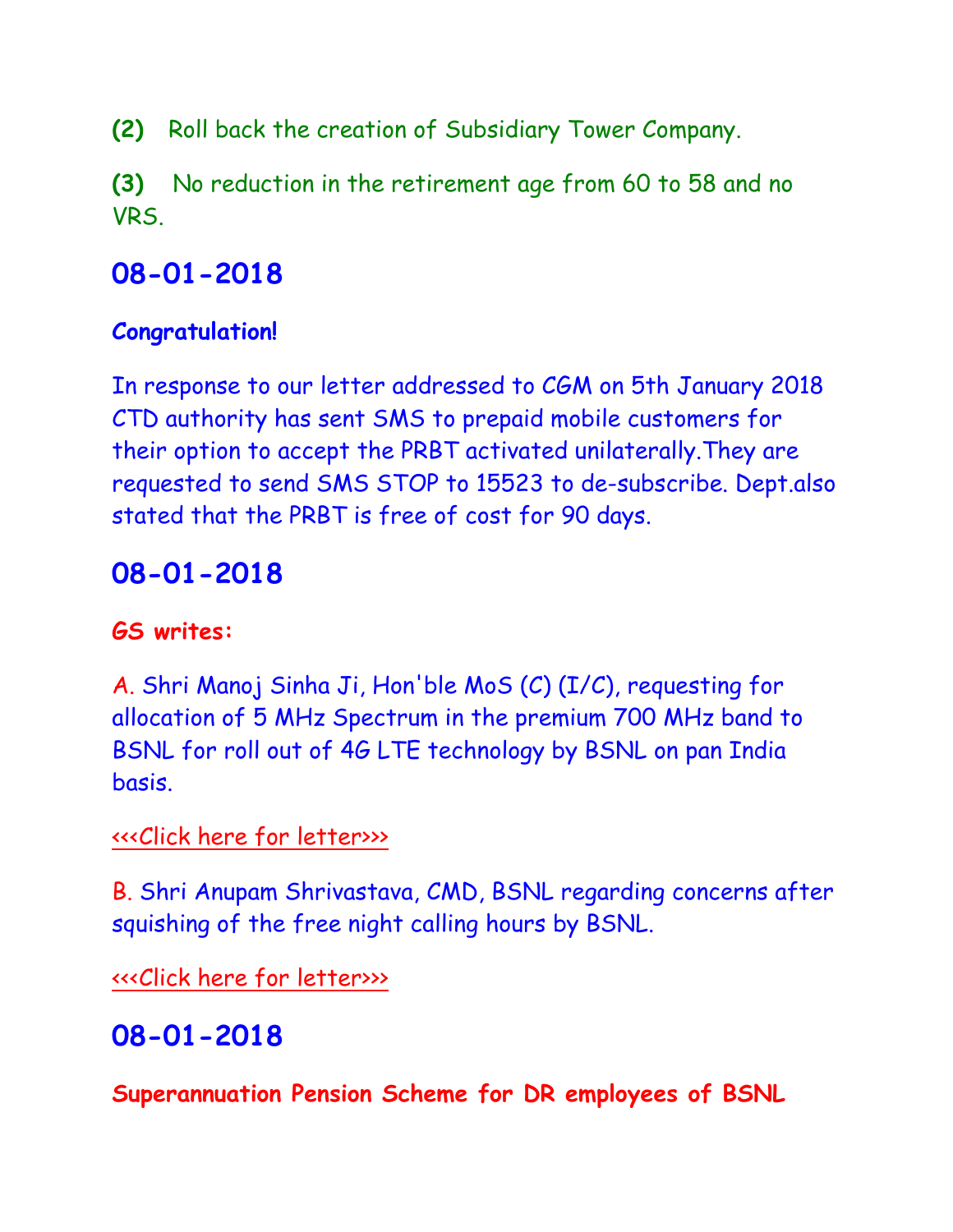**BSNL increases the existing rate of Employer's Contribution towards Superannuation Pension Scheme in respect of DR employees of BSNL from 3% to 5% of Basic Pay Plus DA per Month w.e.f. 01.04.2017**.

[<<<Click here for letter>>>](http://www.aibsnleachq.in/IMG-20180108-WA0015.jpg)

## **08-01-2018**

CS addressed at the Lunch Hour Demonstration called by All Unions & Associations of BSNL against the unilateral & derogative decision of Govt to appoint CMD of proposed Subsidiary Tower Company.Our members were present in sufficient numbers.CS in his deliberation emphasised upon the consolidation of Unity of all executives & non executives of BSNL to fight out the sinister move in order to save BSNL.

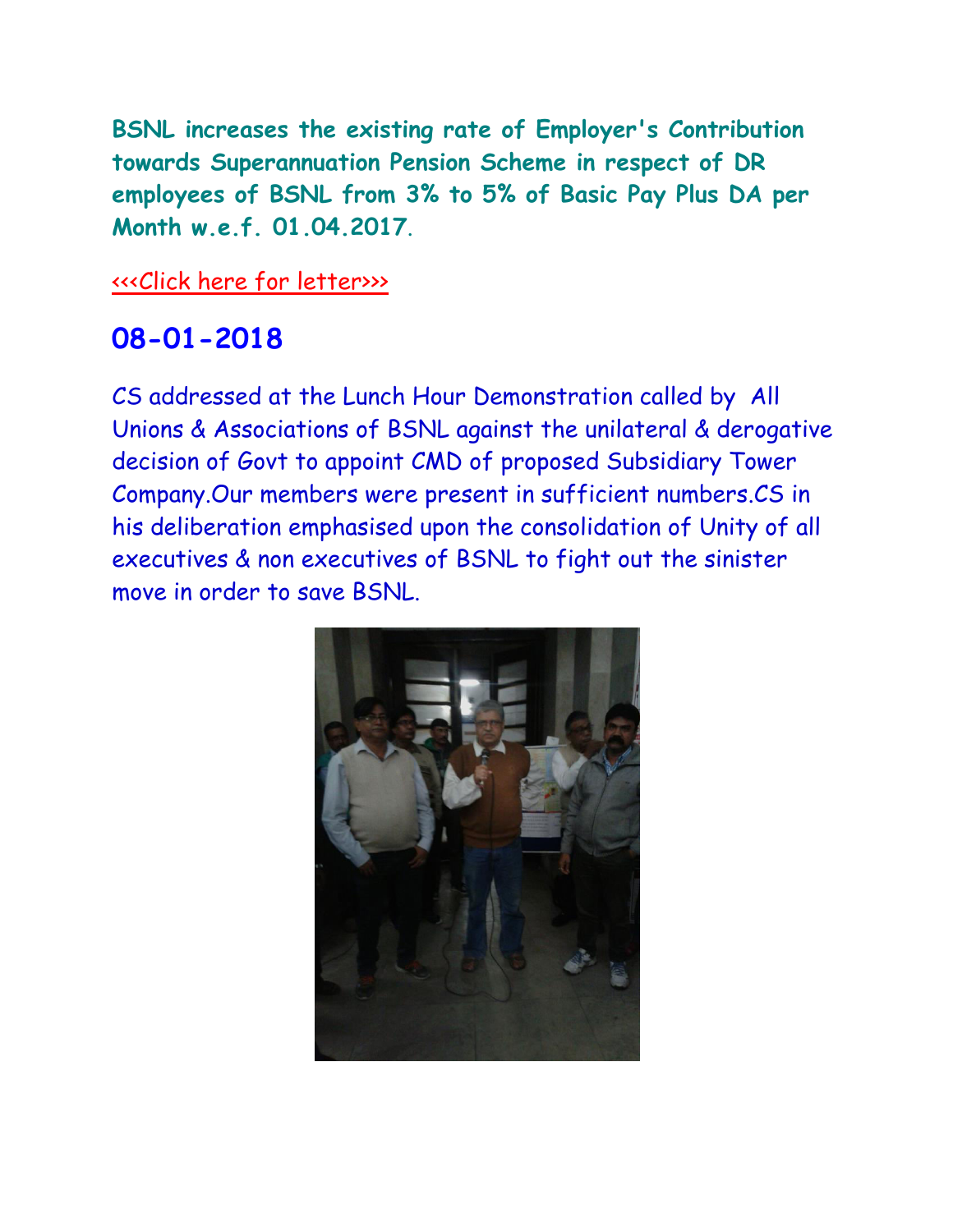### **Tower Subsidiary Formation: Countrywide Protest Demonstration on 08.01.2018**

Government is going ahead with the formation of Tower subsidiary formation irrespective of the strong opposition from the employees. It was told that it will be subsidiary of BSNL but Government has now appointed a Chairman Cum Managing Director for the new Tower Subsidiary company, making its intentions clear, day by day.

**To protest it, as an immediate response, all Unions and Associations have decided to hold demonstration throughout the country on 08.01.2018. All the Circle/District Secretaries are requested to ensure 100% participation in these demonstrations and make it a grand success.**

**Further course of action will be decided in the meeting of all the Unions and Assns scheduled for 08.01.2018.** 

### **06-01-2018**

CS writes to GM(F) regarding implementation of deduction of enhanced subscription from January 2018 [\(See Letter\).](http://aibsnleawb.org/GM-F-Sub.pdf)

### **05-01-2018**

CS.OS(E) & ACSs met GM(HR & Admin.),GM(Fin),GM(Vig.),DGM(HR),FGM(CFA-II),TS to CGM ,DGM(SEA)and wished them happy new year.

We also had some discussions with them as under: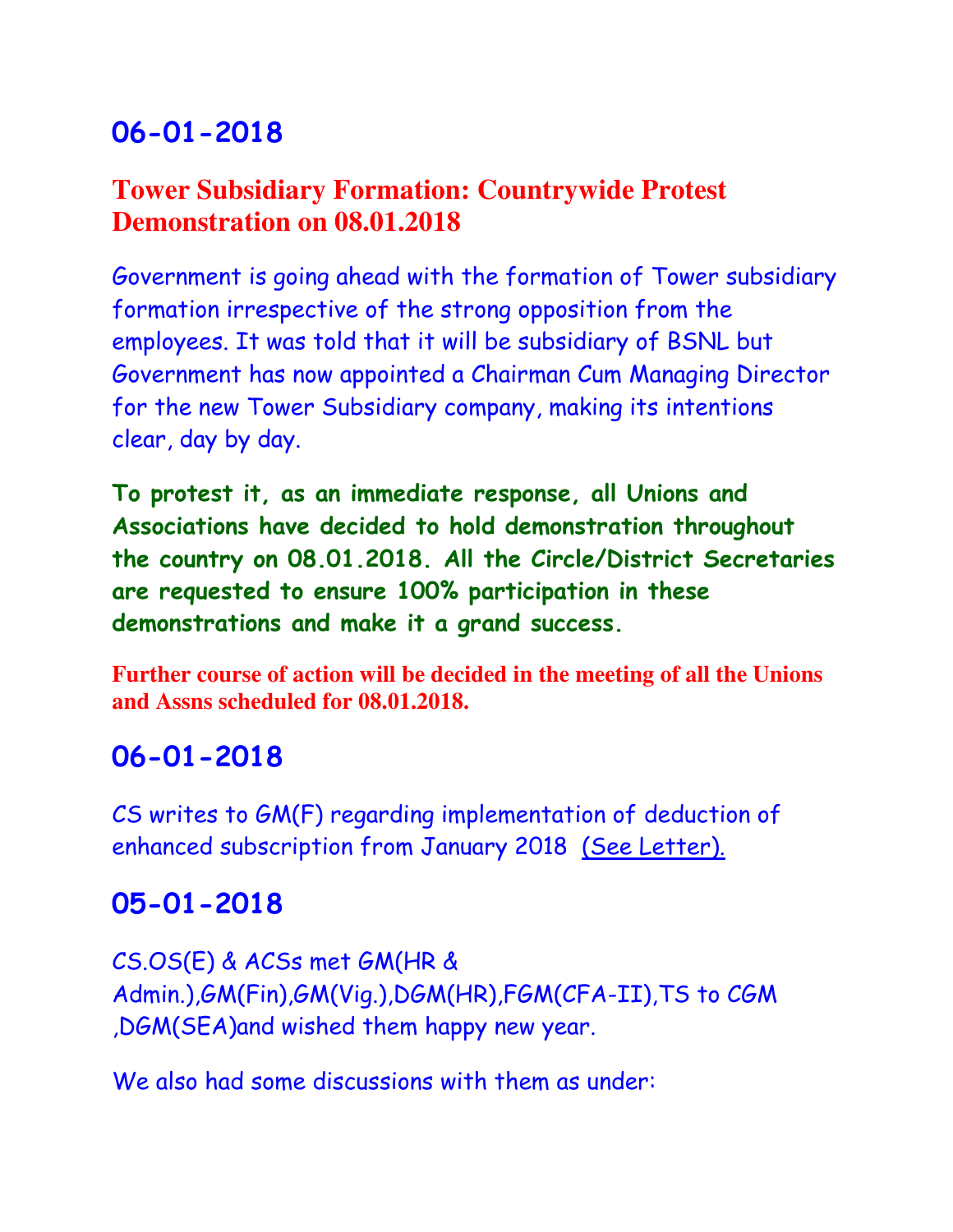### **1.Discussion with GM(HR):**

a)Forwarding of application of Sri Aigal for his hometown: GM said that the file is under process and it is understood that after putting up CGM will forward it to BSNL CO soon.

b)Transfer of Sri Archan Aditya: GM again reiterated that as soon as suitable substitute is available his case will be considered.

c)Rule 8 transfer case of Sri Ganesh Prasad: GM told that it will be processed through AGM/Staff/I in due course as per seniority serial.

d)Delay in getting retirement benefit especially GPF:We told that there is inordinate delay in settling the cases.Almost 3 weeks to 1 month delay is there in GPF payment causing huge loss to the incumbents.We requested him to issue a circular in this regard so that the process may start as soon as the GPF recovery is stopped.GM agreed to take measures.

e)Lift in CRN building: We appraised GM that as per CE(E) lift will be installed within March 2018.We requested to pursue the matter as there is a lot of difficulties for the aged customers & retired persons to go upstairs to meet respective offices.

f)Installation of Biometric attendance: GM appraised that the deadline of this is 10th January 2018 as set by BSNL CO.At first it will be installed in Telephone Bhavan then in other buildings in phases.Department is working on it.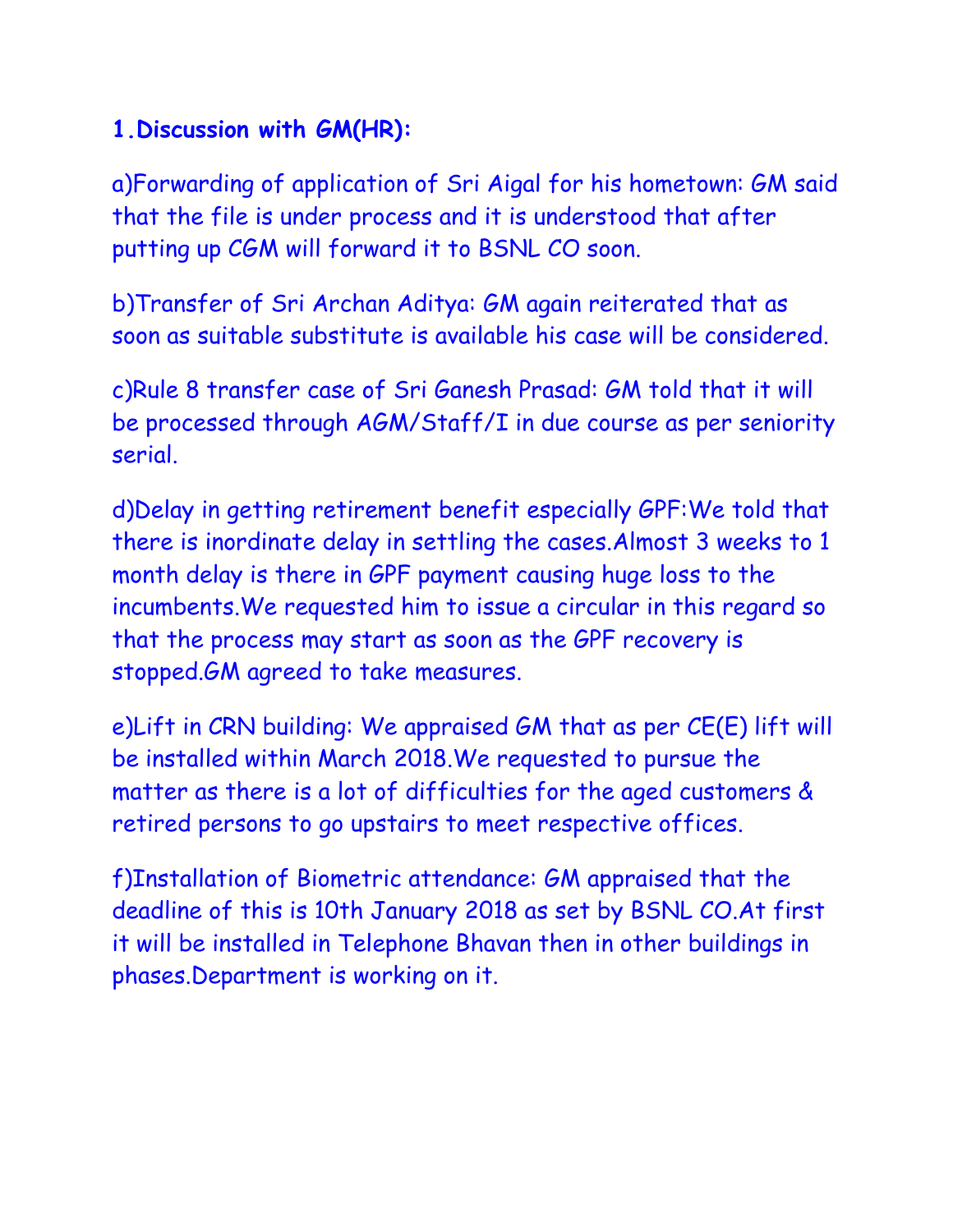### **2.Discussion with GM(F):**

a) Request for retention till 31st March 2018:We reqested him to consider the prayer of incumbents whose transfer order are issued to retain at least upto 31-03-2018.We also requested that some personnel requested for reallotment which we are pursuing in the CHQ level not to release them abruptly.GM heard patiently and agreed to consider.

b)Posting of a full time AO in ERP in Central Area: We stated that by the recent rearrangement no AO has been posted there causing difficulties in day to day work.GM noted the case and agreed to consider.

c)Delay in settlement of Medical Reimbursement cases in HCU: We requested to look into this matter that the cases especially of retired employees are being delayed in HCU unnecessarily.GM took note of it and assured proper action.

### **3.Discussion with GM(Vig):**

a)Delay in getting Vigilance Clearance: GM told that despite several reminder & circular the field SDE/Admn. are not follwing the proper guideline of filling up Vig.Proforma.As a result of it BSNL CO is rejecting and for this reasons maximum cases are being delayed.We requested him to reissue the circular so that we can pursue the cases.GM agreed.

b)Vigilance clearance through ERP: GM told that this is the instruction of BSNL CO but we are not able to implement it because Career History in most of the cases are not updated in ERP which is the responsibility of respective SDE/Admn.We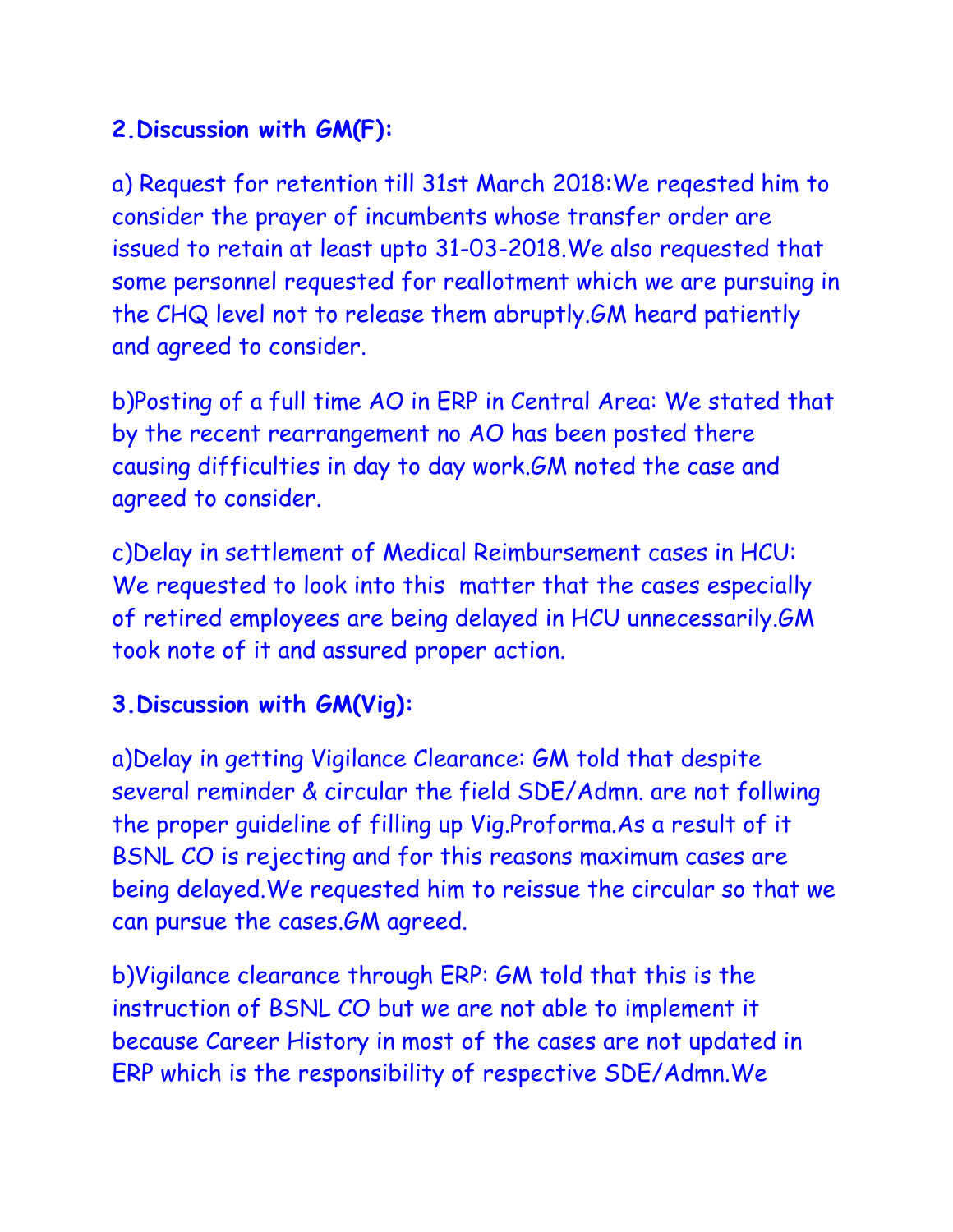requested him to take steps in this regard.GM told that inspite of several efforts it is not being fruitful,however,he will take initiative in this regard.

c)One vigilance format for one period:We told that it is being seen that for one executive from different purpose different vigilance clearance format are being used for the same period,it is duplication of work causing unnecessary delay.GM told that in some cases this is inevitable because the clearance are being used by different authorities.As for example,for EPP it is used in the Circle level but for consideration of vertical promotion we have to send the format to BSNL CO.However,in possible cases effots will be made avoid duplication.

**4.Discussion with TS to CGM:** In absence of CGM we convey some case to TS to CGM for intimation to CGM.

a)Abolition of SDE(BB) Post in CTD: We reminded of our proposal not to abolish the post of SDE(BB) which may not tbe helpful in day to day work instead of that FTTH & GPON maintenance work may also be entrusted to them so that GFPON team my devot more time in installation and marketing of GPON.

b)Reduction in night calling period in LL: From 01-01-2018 the night calling time has been rescheduled from 9 PM-7 AM to 10.30PM- AM.In our view it is an untimely decision and implemented in haste.Before implementing this at leat 15 days time gap shold be there to intimate the customer of this.This may create adverse effect in the LL segment,it is our apprehension.

c)Reduction in validity period of FRC 429 and 485: The reduction of validity of these FRCs to 71 days will affect the SIM sale and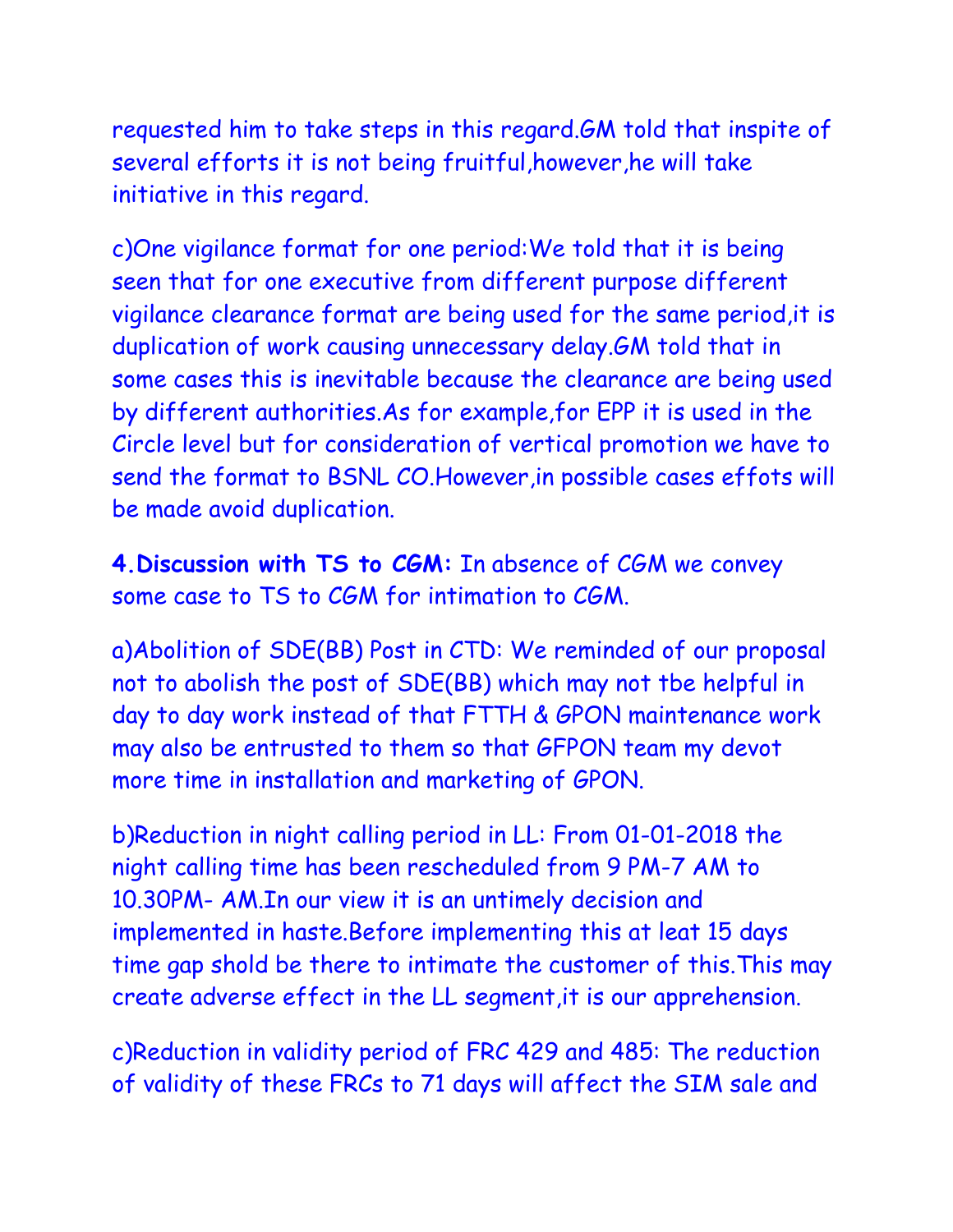MNP,because it was the only advantage of BSNL in the market.We may lose our market share by this decision.Hence,we requested to rethink over it.

d)Unwarranted activation of PRBT in post paid connections:From 1st January without any intimation and permission of the customers BSNL activated a particular PRBT in every post paid number.As a result of it many customers are coming to CSCs with the query whether is is chargeable? Why this has been activated without their knowledge and consent?

In our opinion this unwanted churning may easily be avoided by sending SMS before such action.

TS told that he will bring these to the knowledge of CGM when will be back on Monday 08-01-2018. In the mean time CS wrote a letter in this regard and sent email in this regard [\(see letter\).](http://aibsnleawb.org/CGMLetter2.pdf)

# **04-01-2018**

#### **Shri N. Siva Salem, AS (T), DOT has been promoted as Special Secretary and posted in DOT as Special Secretary (T), DOT**

GS, President, AGS (F) met Secretary (T), Special Secretary (T) , Joint Secretary (Admin), Member (S), Member (T), Member (F), Advisor (F) DDG(PM) and Director (PSU) and greeted them on New Year 2018.

**Meeting with Secretary (T): Implementation of 3<sup>rd</sup> PRC in BSNL** and revision of pension of BSNL pensioners: During Curtsey call meeting we requested Secretary (T) for the implementation of 3<sup>rd</sup> PRC report in BSNL. We pleaded that we basically ere the employees of the DOT and under Govt. policy only we got absorbed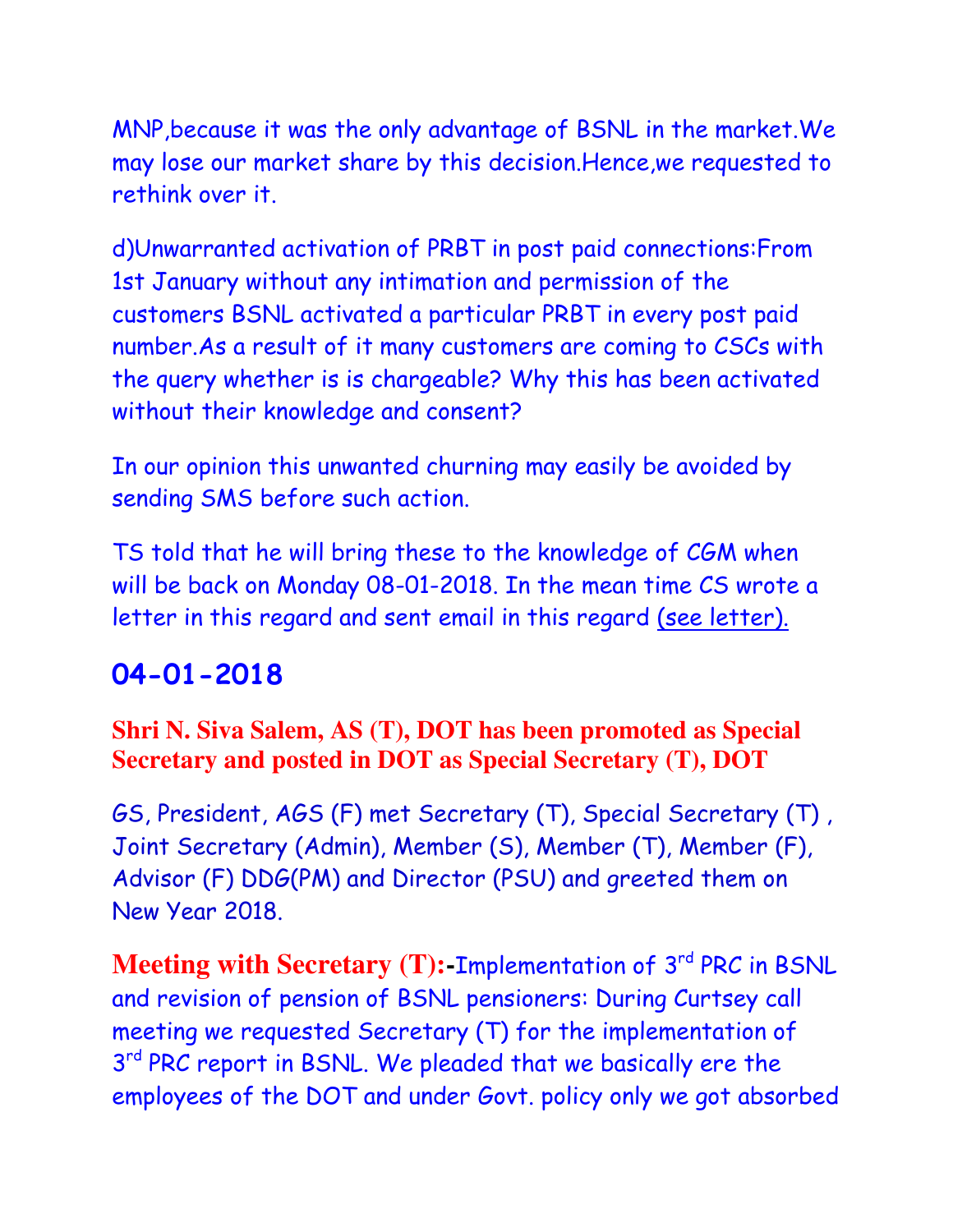in BSNL. Now on completion of the 10 years the pay revision of BSNL employees is a must at par with Govt. Employees.

Secretary (T) mentioned that I am aware of it and it is under consideration.

**Special secretary (T) -** We requested Spl. Secy. (T) for implementation of 3<sup>rd</sup> PRC in BSNL and revision of Pension of BSNL pensioners. SST mentioned that BSNL's proposal on 3<sup>rd</sup> PRC is being given to a committee to examine for consideration in DoT. He further mentioned that matter is under consideration. Regarding pension revision of BSNL pensioners Spl. Secy. (T) agreed that BSNL, pensioners pension revision should not be delayed on the pretext of revision of pay scale in BSNL since the BSNL pensioners are no way related with the losses and profit of BSNL. He assured to discuss the matter with Member (S) for its early solution.

**Allotment of 4G spectrum to BSNL**:-On the issue of 4G Spectrum allocation to BSNL, Spl. Secy.(T) DoT mentioned that the matter is under consideration in DoT and DoT is positive on this issue.

### **04-01-2018**

### **DOT appointed Shri Amit Yadav (IAS) ,Joint Secretary (Admin), DOT as CMD of tower subsidiary company of BSNL.**

DOT vide its letter no.79-51/2017 -SU dated 21.12.2017, has appointed Shri Amit Yadav (IAS) ,Joint Secretary (Admin), DOT as CMD of tower subsidiary company of BSNL. It seems that the Government is moving fast to operate tower subsidiary. It is